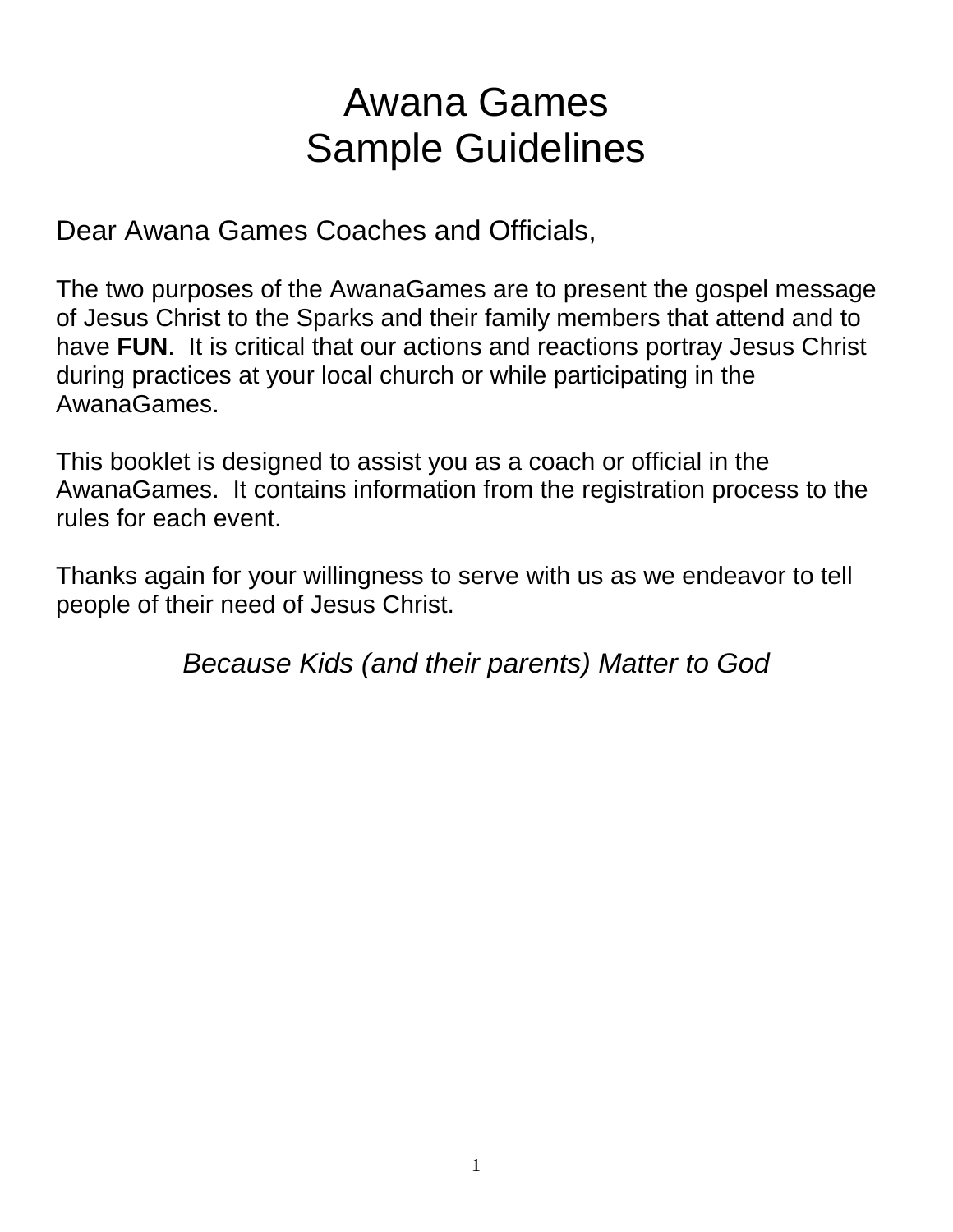## **INTRODUCTION**

This manual is designed for team coaches, circle directors, and judges who will participate in an AwanaGames meet for third- through sixth-graders.

#### *AWANAGAMES—A GROWING GIANT*

The first official games competition was held in Chicago in 1955—for boys only. About 120 boys, representing four churches, participated. The next year, the girls insisted on a meet of their own. AwanaGames meets are now held around the world. This unique ministry to boys and girls—and their parents—has grown tremendously over the years, and potential for future growth is practically unlimited.

#### *ORGANIZATION OF AWANAGAMES MEETS*

Boys' teams and girls' teams are constituted as follows:

Minimum of 10 players Maximum of 14 players

COED: 6 to 7 girls and 6 to 7 boys

The number of circles used in a meet, the organization of the meet and the assignment of teams depends on the number of teams competing and the size of the facility. The AwanaGames event specialist has final authority to allocate space available for boys and girls teams and to set registration requirements.

#### *TEAM ASSIGNMENTS*

The procedure for team assignments to a particular team line/color on a particular circle (where there is more than one circle) will be specified prior to the meet.

## **GENERAL INFORMATION**

#### *GOOD SPORTSMANSHIP*

An important aspect of the Awana youth program is teaching good sportsmanship. Whether we win or lose is not as important as putting forth our best effort. Maintaining a friendly attitude at all times demonstrates that Christ can give peace and victory in every circumstance. No coach should destroy a Christian testimony by even one moment's display of poor sportsmanship.

Being a winner for the Lord is more important than winning AwanaGames. We encourage all team coaches to enthusiastically motivate their team. However, one should not mistake enthusiasm for unsportsmanlike outbursts. Officials in all sports make "wrong calls," but our officials are trained, devoted, impartial, born-again volunteers who do their best to officiate according to AwanaGames rules.

AwanaGames affords boys and girls an opportunity to display a charitable spirit under the pressure of competition. Hundreds of unsaved people may be observing. We need to watch our actions, and all coaches should remind themselves and their team that our testimony for Christ is of utmost importance. Sportsmanship points may be given to teams at the discretion of the Awana Missionary and event specialist.

#### *ROSTER SHEET*

The team roster sheet, showing name, age, grade in school, and date of birth of each player, should be prepared by the team coach and submitted on the day of the event to the event specialist prior to the meet, according to the schedule set by the specialist.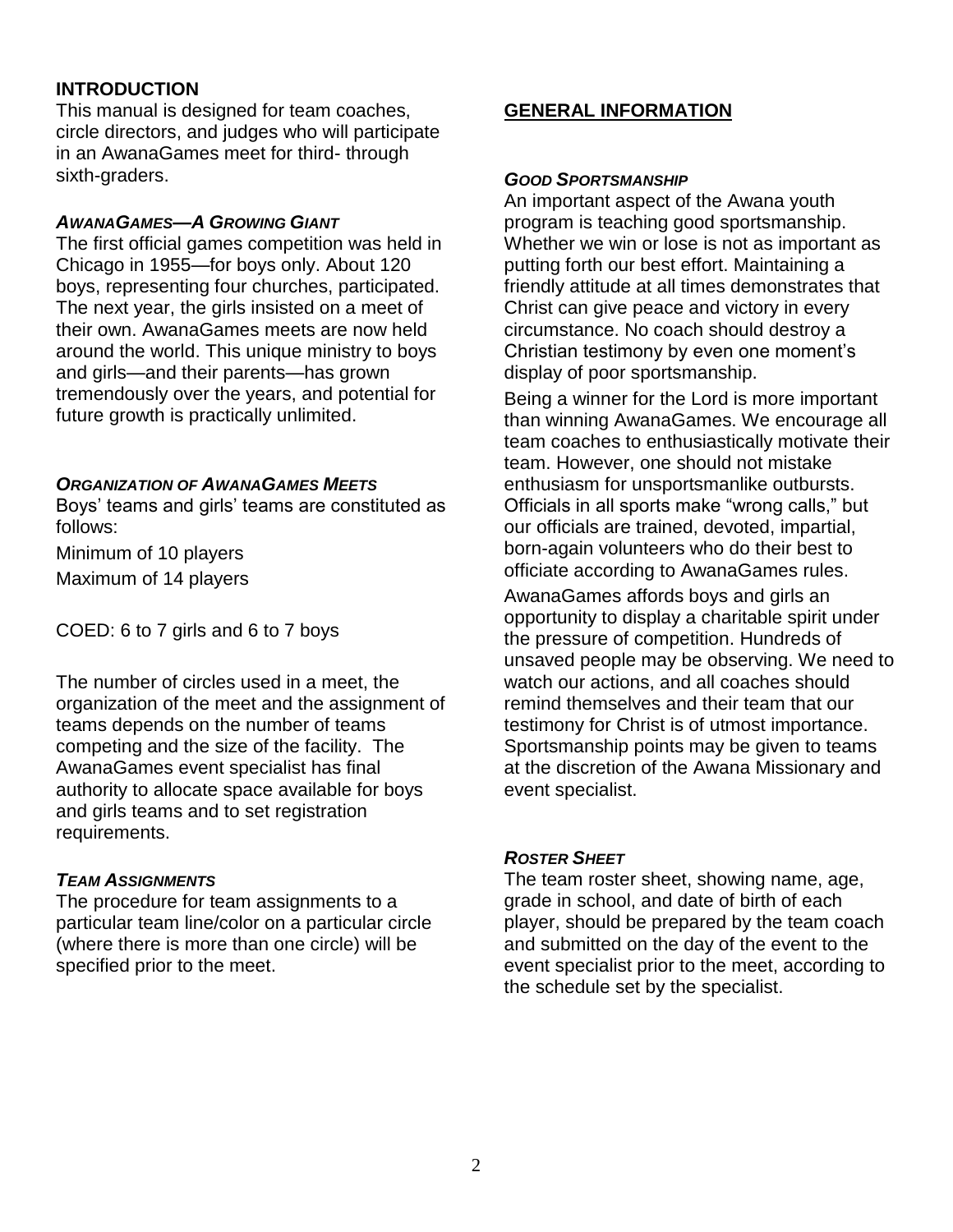## *TEAM OUTFITS*

Coaches are responsible to be sure that uniforms are respectable and in keeping with Christian standards of dress. Gym shoes should be worn by everyone on the playing floor. This includes coaches, judges, circle directors, and team members.

Team coaches should wear either the Awana uniform or the special uniform chosen for their team. Awana T-shirts, which may be purchased from Awana headquarters, give a team a good appearance on the floor.

## **PROMOTING INTEREST IN AWANAGAMES**

A good cheering section goes a long way toward helping a team win! The AwanaGames meet is an enthusiastic introduction to people who have not had any previous contact with Awana.

Here are some suggestions for encouraging spectators to attend:

- 1.AwanaGames should be promoted at club meetings. Clubbers not selected for the team can encourage the team to victory by attending the meet and cheering for friends on the team. Clubbers not on the team should be made to feel as much a part of the AwanaGames as team members.
- 2.AwanaGames should be promoted at Sunday School. Many boys and girls who don't attend club, as well as adults who are unfamiliar with Awana, would attend an AwanaGames meet if invited. Use skits or other interesting methods to give announcements.
- 3.AwanaGames should be promoted in church. The Pastor can do much to encourage support of AwanaGames club teams in the weekly church bulletin and in his announcements.
- 4.AwanaGames should be promoted to parents. People who have never seen an AwanaGames meet may need an extra push to get them there the first time. A visit or a letter may be all they need.
- 5.AwanaGames should be promoted in the neighborhood. An article announcing the

team's participation in the area AwanaGames may be written for a local newspaper. Radio and TV interviews can often be arranged.

## **AWANAGAMES DAY SCHEDULE**

## *MEETING AWANAGAMES OFFICIALS*

The line judges and circle director will meet with the coaches 30 minutes prior to the meet with instructions and lead in prayer. Team coaches will be given opportunity to ask lastminute questions of officials before the meet begins.

## *FLAG CEREMONY*

All team members should be instructed before the meet to face the flag during the ceremony and to place their hands on their heart at the given signal.

## *MEMORY VERSES*

All AwanaGames personnel—including circle directors, judges, scorekeepers, and coaches—should be prepared to recite 2 Timothy 2:15 in unison with all team members at the close of the flag ceremony.

Teams should review this verse for several weeks to give them confidence for reciting in front of spectators.

## *GOSPEL PRESENTATION*

A brief gospel message is given where unsaved parents and friends (as well as team members) are confronted with the plan of salvation. **This is the central focus of the meet,** since many parents, relatives and friends who might never attend a church-based Awana function may have their only opportunity to hear the gospel. It is most commonly done just prior to the start of the events, or at a "halftime" break during the event.

Recognition may also be given to clubbers for outstanding achievements.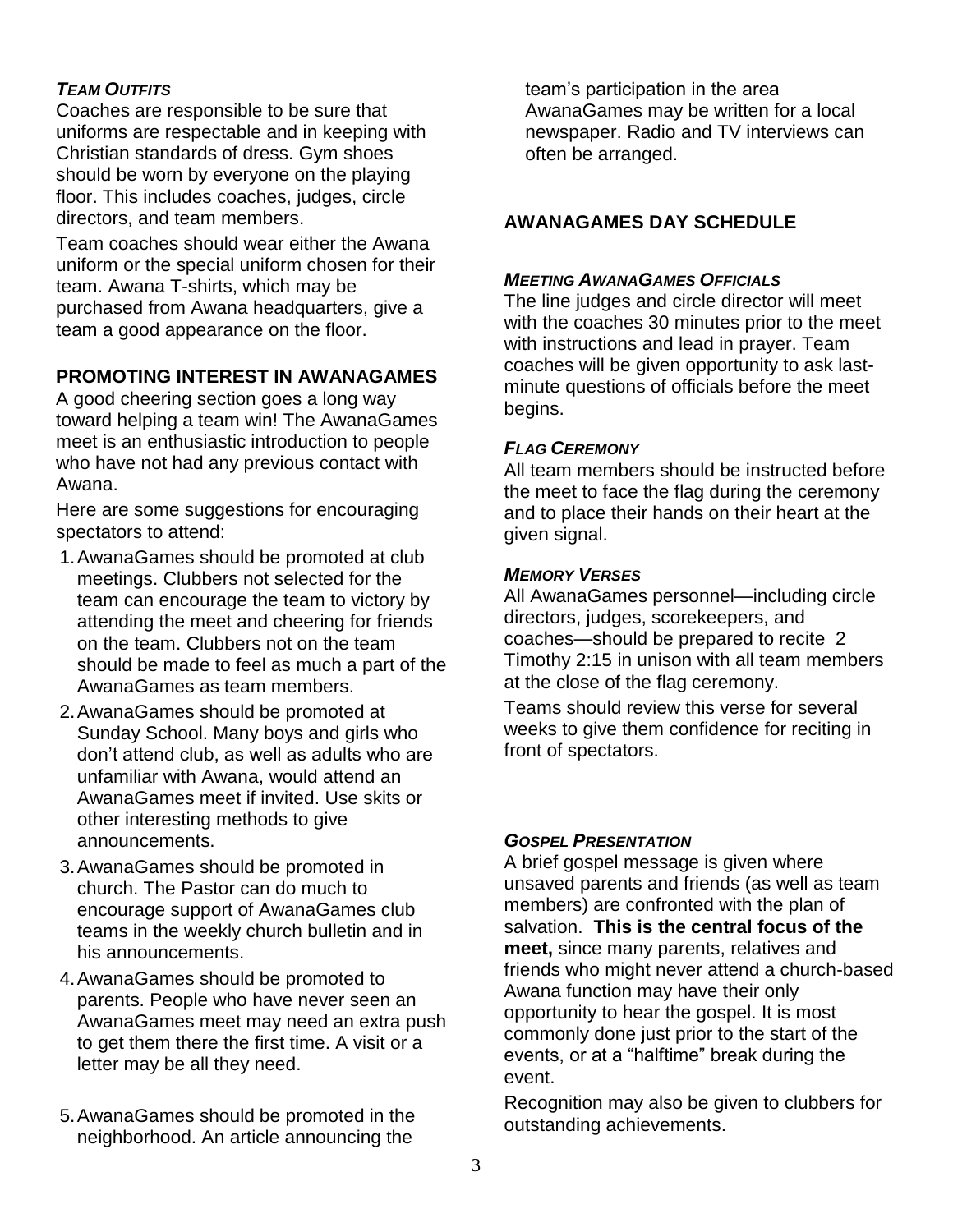Coaches should instruct team members to sit quietly without talking or whispering during the message and recognition time. Players are not permitted to leave their team line.

## **AWANAGAMES PERSONNEL**

## **CHAIN OF COMMAND ON EACH CIRCLE**

Team members should ask questions only of their coach. If the coach has a question or comment, he/she speaks only to the judge on his/her team line. If the question is for the line judge who has rotated, the current line judge may get the previous line judge to answer the coach's question. If the judge cannot answer the question satisfactorily, he/she consults the Circle Director. The Circle Director's decision is final. Unless requested by the Circle Director, no coach is allowed on the game floor to consult him at anytime.



## *AWANAGAMES SPECIALIST*

He oversees the entire supervision of the AwanaGames meet.

## *CIRCLE DIRECTOR*

Is responsible for:

- Coaches' meeting at start of meet
- Circle operation after official start
- Declaring reruns
- Indicating event winners
- Coordination and ultimate responsibilities of judges
- **•** Scorekeepers' activities

● Final word on all matters not covered in written rules

## *OFFICIAL STARTER*

He/she gives the starting signal for all circles at the beginning of most events or heats.

## *JUDGES*

In each circle, four trained officials, who are familiar with all AwanaGames events, rules governing each, and how to resolve tie events, tie heats, or tie score, assist the circle director in watching for false starts, broken rules, fallen pins, interference, etc.

## *OFFICIAL SCOREKEEPERS*

Two individuals for each circle record the scores for each event as reported by the circle director.

## *TEAM COACHES*

A coach is selected from within each club. All girls' teams should be coached by women, and all boys' teams should be coached by men.

- 1.Coaches may ask their line judge to review a decision with the circle director.
- 2.A coach may be asked to leave the floor when the circle director considers it necessary.
- 3. All coaches should remain behind their team line at all times while AwanaGames events are in progress.

## **GENERAL RULES/DEFINITIONS**

Arranged alphabetically for quick reference

## *ADHERENTS*

No adherents are permitted on gym shoes, including everything from professional adherents to wet cloths. No cloths will be allowed on the gym floor. The best safety measure is a good pair of gym shoes with a clean tread.

## *BALLOONS*

Nine to eleven inch balloons are inflated to eight inches in diameter.

## *CIRCLE PINS*

(See Game Circle Diagram) All circle pins must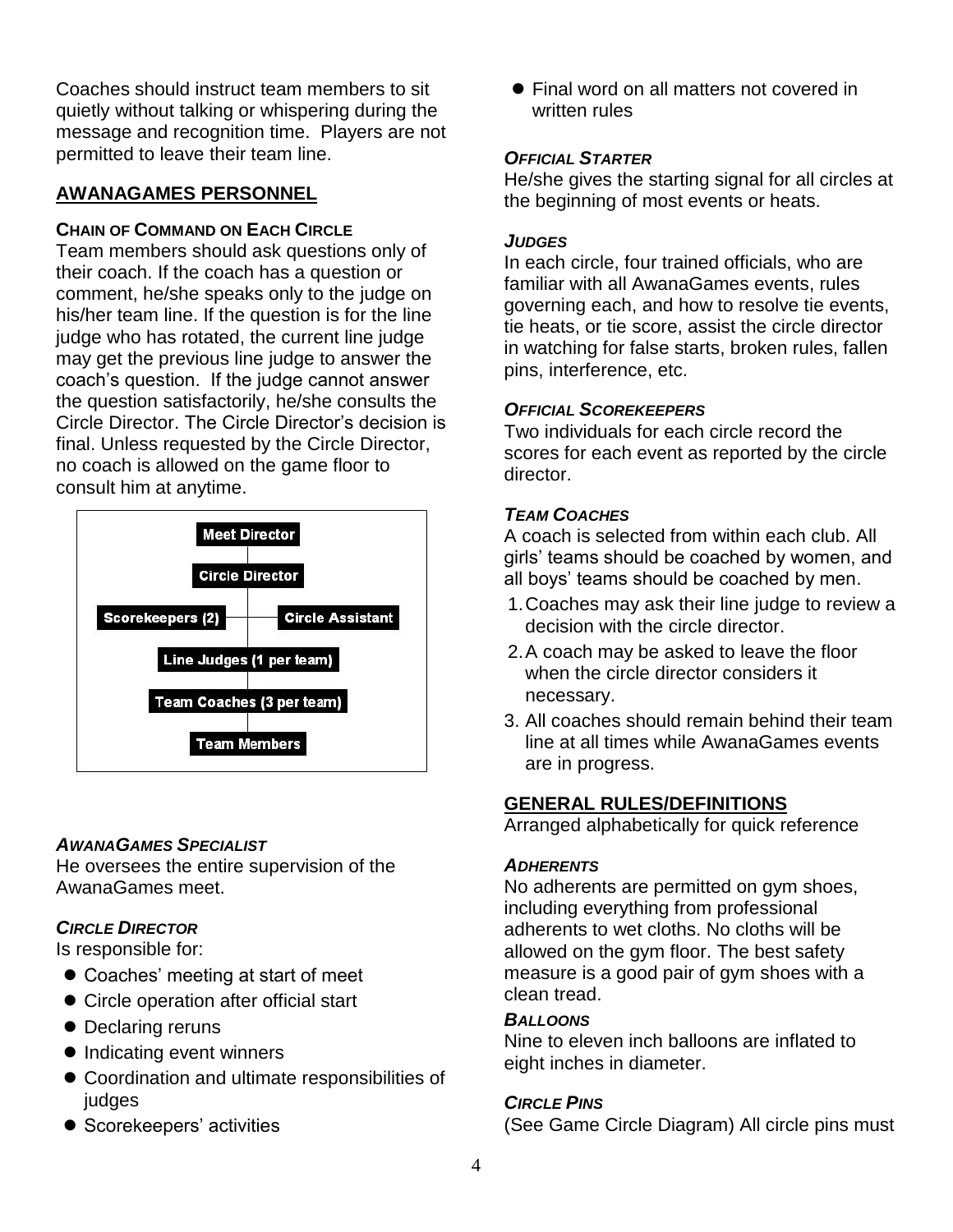be passed with both feet outside the circle in all running events. No jumping of pins is allowed. If a pin has fallen, that point on the circle normally marked by the pin must be passed with both feet outside the circle pin as if the pin were in its proper place. (Runners may cut inside the circle between circle pins, but they must be outside the circle at each pin.) Anyone knocking over a circle pin during a game disqualifies his/her team for that event or heat.

## *DISQUALIFICATION*

A team may be disqualified by the circle director and/or judges at any time during an event for one or more of the following reasons:

- 1.Unnecessary roughness or other poor conduct
- 2. Knocking over a circle pin
- 3. Causing interference to other participants
- 4. Player participating in more than the allowed number of events (See General Rules "Participation")
- 5.Breaking other game rules not listed here but described elsewhere in this book
- 6. Play which is not according to the spirit of the game. (see General Rules "Spirit of the Game")
- 7. Teams are not disqualified if a player steps outside of the game square during a running event.

Coaches should instruct team members to go all the way into the center for each event—no matter how hopeless it may seem—because the apparent winners may have been disqualified.

## *FALSE START*

The circle director and judges will call a "false start" when action is started in an event before the starting signal. The event in that circle is brought to a halt as rapidly as possible and then restarted by the circle director. Two false starts in one event or heat by a single team disqualifies that team for that event or heat. The remaining teams will be restarted.

## *FLOOR MARKINGS*

Lines are marked on the floor with tape. The width of the tape provides a margin for error in games which use tape boundaries. If any player's foot protrudes beyond the tape in these games, his team will be disqualified for that event or heat.

#### *INTERFERENCE*

The circle director and judges may declare "interference" if, in the opinion of these officials, a team's fair chance of winning is impaired by something other than normal breaks and hazards of the game. This includes hampering of teams' or players' progress by someone other than players participating in a particular event or heat, such as officials, spectators, coaches, and nonparticipating players of opposing teams. When a team member or coach causes interference, his team will be disqualified from that event. Interference may also be called when players' progress is hindered by foreign matter or water on the floor. When interference is called, the circle director may declare a rerun.

## *PARTICIPATION*

Each team member should play in a minimum of two and a maximum of six events.

## *PASSING ZONE*

In all relays, the baton must be passed within that section of the circle contained within the team zone assigned to each team (see Diagram). Passing the baton in any other zone—including passing it over a starting diagonal—disqualifies that team for that event. **Passing Zone Diagram** 



*PASSING RULE*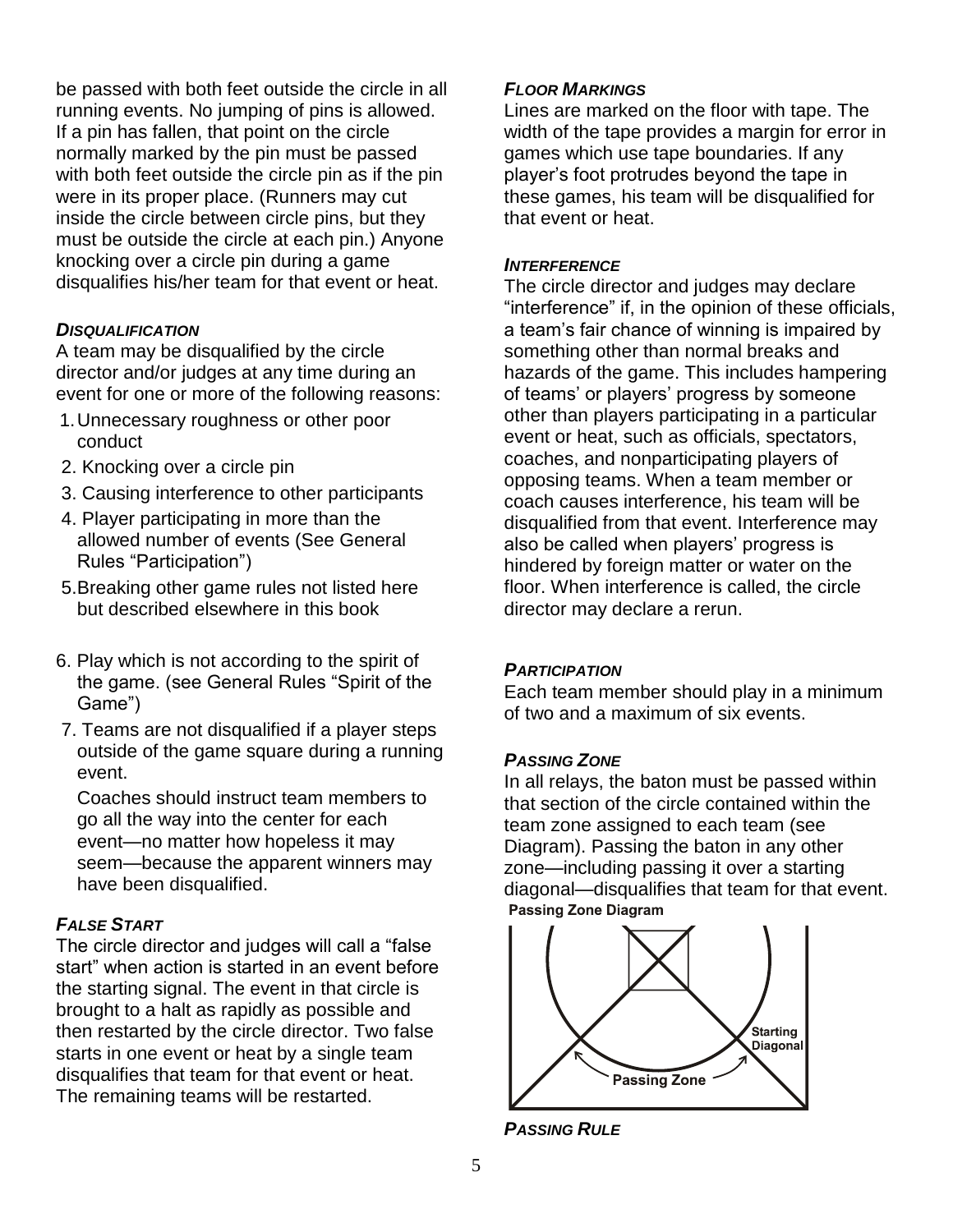This rule applies to all four running events but not the three-legged race. (See individual events) If runner is touched by a hand (not by the baton) he/she **must** move to the right to allow the faster team to pass. Failure to move when touched may result in disqualification. If a three-legged race team is passed or touched they are disqualified and should leave the circle for safety reasons.

## *RERUN*

A rerun of an event or heat will be held for interference calls. A rerun is also in order when, in the opinion of the circle director and judges, the awarding of points cannot be determined fairly.

If there is a rerun of the Marathon Race, new runners may participate.

## *SCORING*

The scoring for each event is stated in the game rules. The circle director determines who the winners are and reports to the scorekeepers. Players should not leave the circle or set down the scoring pin until the circle director has determined their team standings.

## *SCORING PINS*

For all events which finish in the center of the circle, the scoring pins will be placed on the diagonal line at the 5 foot hash mark. To finish the event, the appropriate clubber must touch the scoring pin with his/her hand only. Line Judges and Circle Director will determine the order of finish. Scoring pins should not be batted since they may cause interference. Scoring pins are okay to be knocked down by the hand. Diving is okay.

## *SPIRIT OF THE GAME*

When a team deliberately stretches existing rules to play a game differently from that planned by the national event team, the spirit of the game has been violated. The circle director and judges will declare the team disqualified for that event or heat, even though the team may have followed the letter of the rules as written.

## *STARTING DIAGONAL*

(See Diagram) Events which are run around the circle will be started with the player outside the circle and behind the starting diagonal for his team color. All running events are run in a counterclockwise direction.

## *STARTING SIGNAL*

When each team is ready, the judge on that line signals the circle director. When all judges in a circle have indicated their teams are ready, the circle director signals the official starter. When all circle directors have signaled, the official starter will start the event.

## *Tag Rule*

The tag rule is in affect for only the threelegged race. The passing rule is in affect for all other running events.

## *TEAM LINES*

Red, blue, green, and yellow lines forming a square outside the circle give team boundaries. Team members not participating in an event should stay seated behind these lines.

## *TEAM ZONE*

The triangle within the square, bounded by the team line and the two diagonal lines, forms the team zone.<br>Team Zone Diagram



## *TIE GAME (EVENT)*

When two teams, in the decision of the circle director, touch the scoring pins at the same instant, a tie is declared. Available points are divided equally between the tied teams. If it is a tie for first place in a game having second place, first- and second-place points are added together and split, eliminating second place. If it is a tie for second place, second-place points are split. Should this result in a half-point, the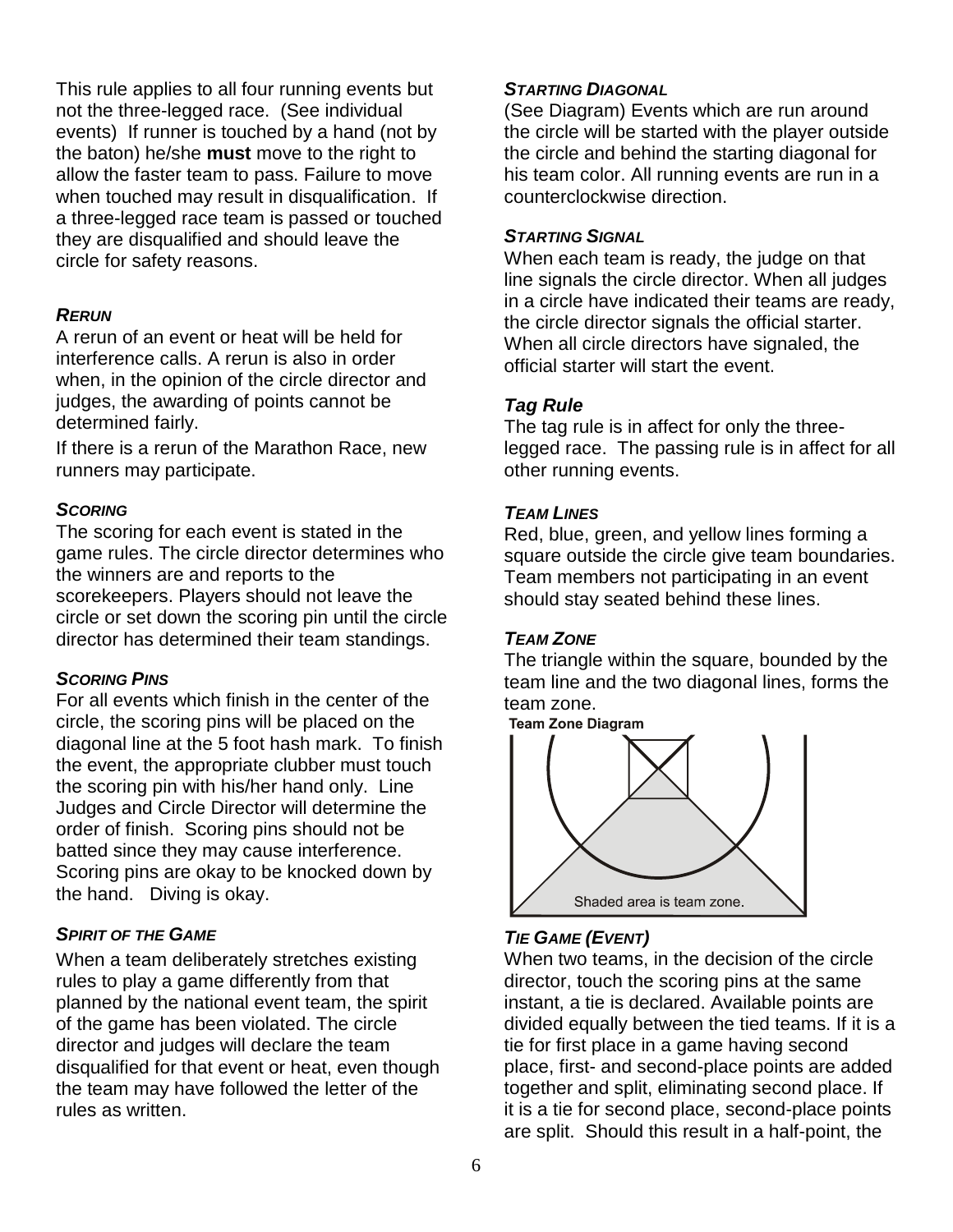half-point is set aside until the end of all events and is used to break a final tie.

## *TIE SCORE*

When two or more teams are tied after the end of the last event the tie will be resolved by a full team heat of Beanbag Relay.

## *WINNER OF AN EVENT*

The circle director declares the winner(s) of each event. He may consult with the judges to determine the winner. Players should stay at the center of the circle until the Circle Director indicates which teams have won. If the player finishing first is disqualified, the player finishing second will receive first-place points. In this case, the third-place player will be awarded second place points. If the player finishing second is disqualified, the Circle Director will award second place to the third-place player. Where it is not possible for the Circle Director to determine the winner, he may call for a rerun.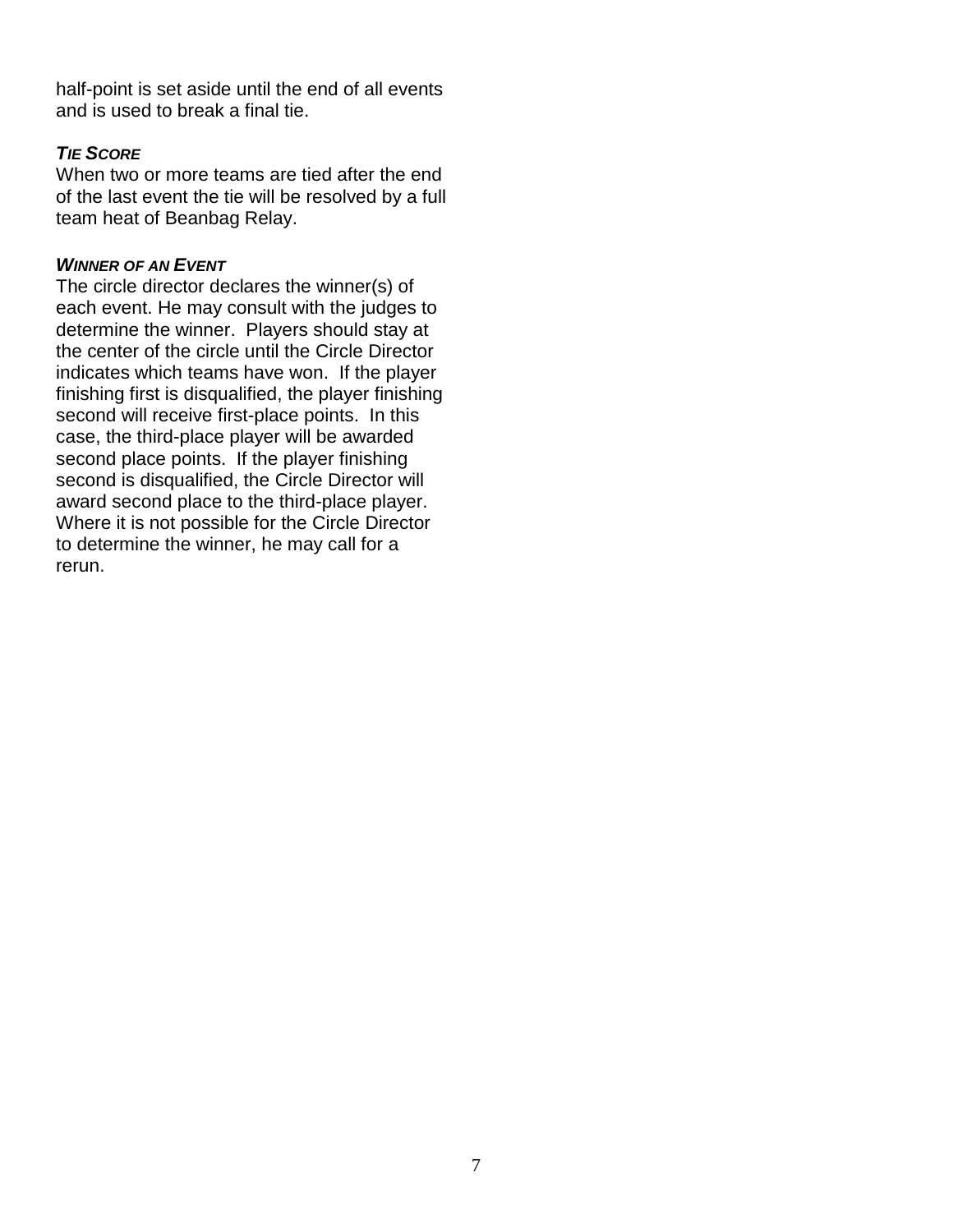## **AWANAGAMES EVENTS – BOYS, GIRLS, & COED TEAMS**

#### *EVENT 1 — BEANBAG RELAY*

**Girls/Boys**: 10 players - three heats Five players - Heat 1 Five different players - Heat 2 10 players - Team heat

**COED** Five girls – Heat 1 Five boys – Heat 2 10 players – Heat 3

1st place - four points per heat 2nd place - two points per heat

**Equipment:** four circle pins, four scoring pins, one beanbag per team.

One player standing in the game leader triangle (see Diagram) acts as a game leader for this event. He/she may stand or move about anywhere in this triangle, but must have one foot in this triangle whenever he/she is throwing or catching the beanbag. (He/she may lift the foot which is in this triangle but will be disqualified if it passes through the imaginary plane extending upward from the lines which form the triangle while throwing the beanbag.)

The other players stand with both feet along the circle as shown in diagram. These players may not step inside the circle at any time during this event. Players must stay in order. No "trailers" are allowed. A strip of tape four feet to the right of each circle pin marks an area that must be kept clear for the game leader of the neighboring team when he/she runs to the center. Interference will be called if a neighboring team gets in the way of a game leader running into the center.

At the starting signal, the game leader throws the beanbag to the player to his/her right (farthest from his/her team's starting diagonal). Player number 1 catches it and throws it back to the game leader, who throws it to player number 2. Play continues until all players on the circle have received the beanbag from the game leader and returned it. When the game leader receives the beanbag from the last player number, he/she runs around his/her own circle pin and into the center of the circle to touch the scoring pin. The game leader must run around the pin without touching another player. He/she must retain possession of the beanbag to win this event. If players 1-last miss or drop the beanbag, it can be retrieved by any of these players, providing they do not step inside the circle or outside

their team zone. However, the bag must be thrown to the game leader by the player who missed or dropped it. A throw is a valid throw if the beanbag hits the intended recipient in the hand on the fly regardless of whether or not the intended recipient catches it. In the event of an invalid throw, the beanbag must be returned to the game leader and the throw reattempted. A player may lift his/her foot, but will be disqualified if it passes through the imaginary plane extending upward from the circle.

Bags landing inside the circle and within the team zone may be retrieved by the game leader, but he/she must then step back into game leader box before resuming play. If a team's beanbag goes out of the team zone, the team will be disqualified. No player should attempt to retrieve a beanbag that has gone into a neighboring team zone.

## **Beanbag Relay Diagram**



- 1.) Two false starts
- 2.) Beanbag leaving the team zone
- 3.) Not completing the required number of valid throws
- 4.) Game leader not having one foot within the center triangle when throwing or receiving the beanbag
- 5.) Circle player crossing the circle line
- 6.) Knocking over a circle pin
- 7.) Causing interference with another team
- 8.) Not touching the scoring pin with the hand
- 9.) Not having the beanbag when finishing the event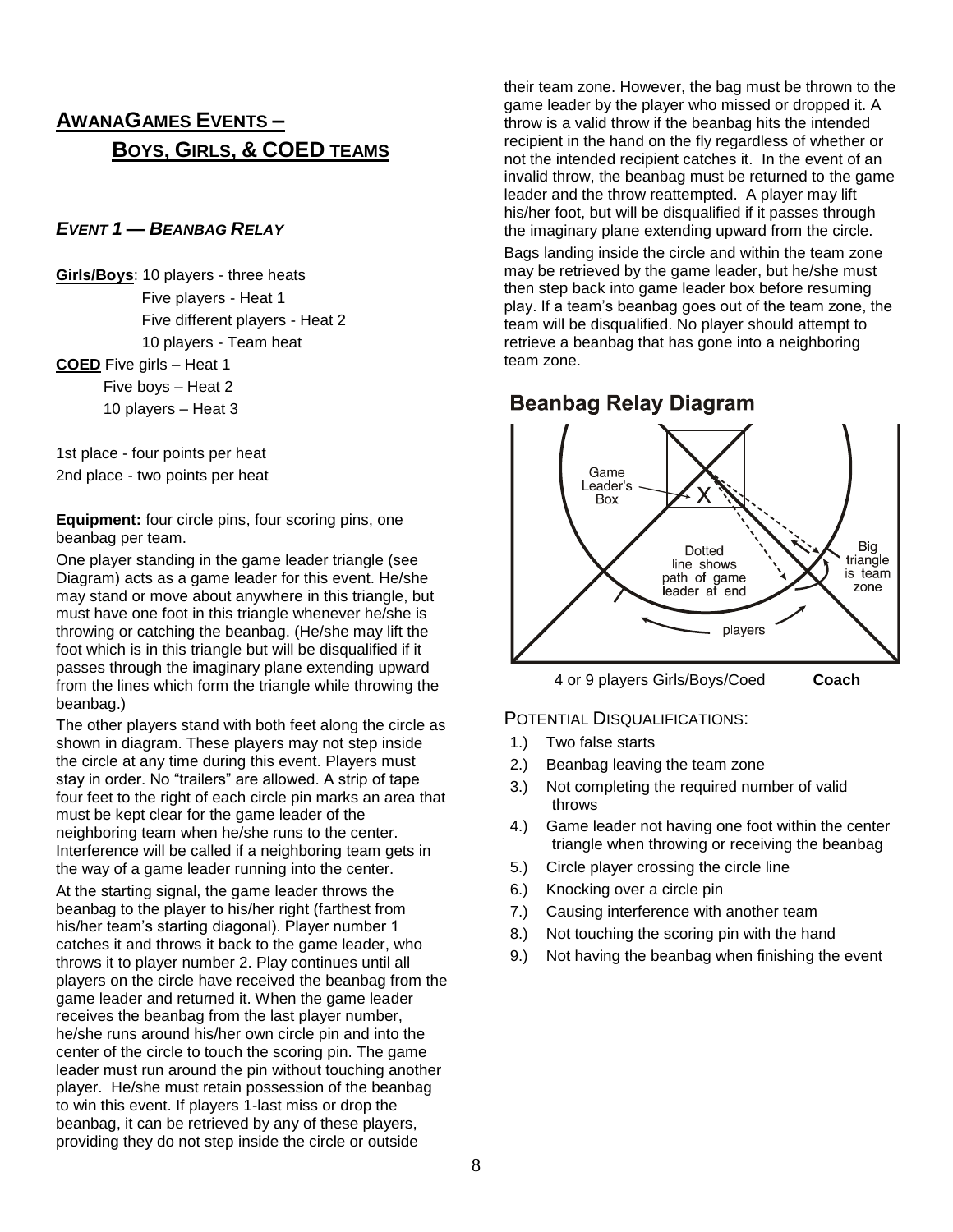## *Event 1 — Beanbag Relay*

## **OFFICIALS INSTRUCTIONS**

#### Circle Director Position:

Outside the circle near a diagonal. Move into the circle area to observe the order of finish. Consult Line Judges for disqualifications.

## Line Judge Location:

Just inside the Circle, at the four-foot mark.

## Before the Game:

Count players on the circle. There should be 4 or 9 players for Girls / Boys/COED.

## During the Game:

Watch the GAME LEADER, to ensure that one foot remains in the Game Leader Triangle. Watch the CATCHERS, to ensure their feet do not cross the circle line.

Watch for legal catches, which is the beanbag touching the hands of a catcher on the fly. Watch the BEAN BAG. If it lands, who can go get it and is it out of play.

Stop the team if it is disqualified or if the beanbag goes out of the team zone. Walk along the circle as the beanbag progresses. The four foot space from the diagonal must be vacated for the player from the adjacent Team Line to get to the scoring pin.

Count for legal throws and catches.

## After the Game:

Keep Game Leader with you after he/she has gone into the center until the finish order is determined.

Advise the Circle Director if there is a disqualification.

After all heats, return the beanbag to the basket.

Remove the white tape at the 4 foot mark. Go to the next color and prepare for the Sprint Relay.

## **COACHES INSTRUCTIONS**

Coaches Position:

Along team line toward the diagonal

## Before the Game:

Be sure there is the correct number of players on the circle.

All teams are required to complete the entire number of throws. If less than the required number of participants is available, then consult the Line Judge.

## During the Game:

Legal catches are when the bean bag touches the hands of a catcher on the fly whether or not the bag is subsequently dropped.

A player on the circle may retrieve it if he/she can do so without stepping into the circle. The team is disqualified if the bean bag goes out of the team zone.

## Coaching Tips:

Passes should be crisp and accurate and aimed at the center of the catcher's chest. Rhythm is important to pace the game.

Players completing their turn may go to the team line.

No line up order is required. Height and age make no difference.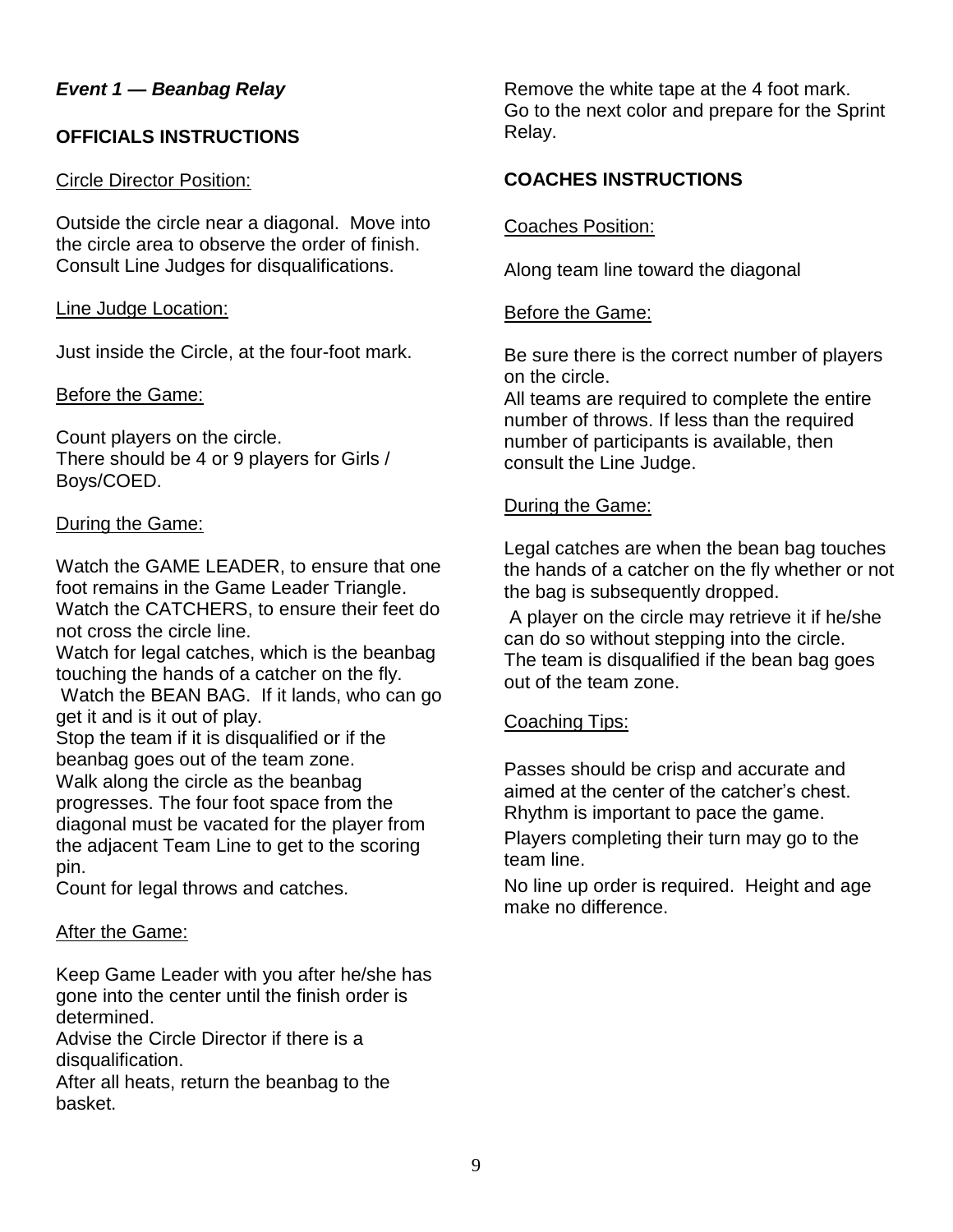## *EVENT 2 — SPRINT RELAY*

Three runners (one lap each) - one heat Two 3rd-4th graders & one 5th-6th grader COED – Girls Heat / Boys heat

1st place - four points 2nd place - two points

**Equipment:** four circle pins, one baton per team, four scoring pins.

The first runner—with the baton—starts outside the circle, just behind the starting diagonal. The other two runners wait inside their circle within their team zone. At starting signal, the first runner goes around the circle and passes the baton to the second runner. The baton must be completely passed within team passing zone (see *General Rules* "Passing Zone"), or the team is disqualified. The second runner runs one lap and passes the baton to the third runner. When runners have completed their laps, they must leave to the right, *away* from the circle. The third runner runs one lap, goes around team circle pin, and into the center to touch the scoring pin with their hand. The winners must retain possession of baton when they touch the scoring pin to be awarded points. Contestants who knock over a circle pin are disqualified. Dropped batons may be picked up and play resumed unless the baton has gone outside the game square. Tag Rule does not apply. Contestants should continue running even though someone tags or passes them. (see *General Rules* "Passing Rule")

Sprint Relay runners cannot participate in the Sprint Race, Marathon Relay, or the Marathon Race.

COED runners may run in the marathon race. Passing rule is in affect.





- 1.) Two false starts
- 2.) Knocking over a circle pin
- 3.) Passing the baton outside the passing zone
- 4.) Having a dropped baton leave the game square
- 5.) Touching the scoring pin with the baton or any part of the body other than the hand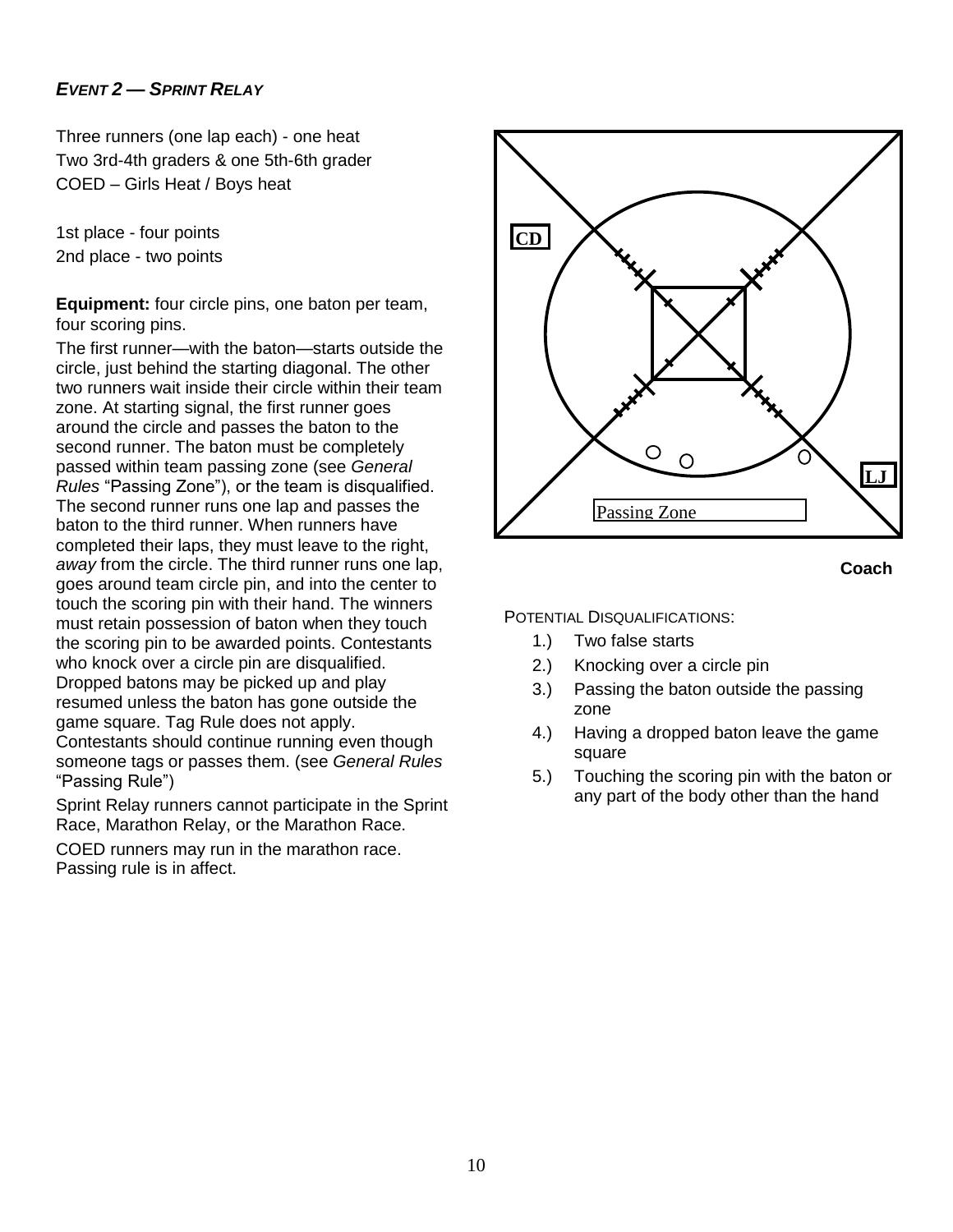#### *EVENT 2 — SPRINT RELAY*

#### **OFFICIALS INSTRUCTIONS**

#### Circle Director Position:

Outside the circle, near a diagonal. Move into the circle area to observe the order of finish. Consult Line Judges for disqualifications.

Line Judge Location:

Intersection of Color Diagonal and Team Line (corner)

#### Before the Game:

Count players. There should be three. Give baton to player one.

#### During the Game:

Watch player one for false start.

Watch your team's members as they go around the circle. Watch for knocking over circle pins by any runner.

Count one lap silently for each player.

Watch your team's pass to ensure the baton is passed inside the passing zone.

Watch your team's pass to ensure the runners were not interfered with when passing the baton. If interference occurs let the Circle Director know. NO TAG RULE.

#### After the Game:

Keep player three with you until the correct order of finish is determined.

Advise the Circle Director if there is a disqualification.

Return the baton to the color basket.

Go to the next color line and prepare for the Beanbag Bonanza.

## **COACHES INSTRUCTIONS**

#### Coaches Position:

Along the team line near the diagonal.

Before the Game: Be sure there are three players. Note the participation rules on the previous page. Be sure player one has a baton.

#### During the Game:

Count one lap for each player.

Coaches must remain behind their own team line while signaling their runner as to the lap or whether to go in. They cannot go around the corner. Runners that have completed their lap must leave to the right, away from the circle. They must leave in a continuous movement. Stopping in the running lane could cause an interference.

The team must pass the baton inside the passing zone.

It is the position of the baton during the pass off not the position of the runner that determines if the pass is completed within the team zone. A disqualification can occur at either diagonal. The winners must have possession of the baton to get points.

NO TAG RULE. Tagging a team when there is no tag rule could cause interference and disqualification. Runners should pass other teams without tagging.

## Coaching Tips

them.

It is generally advisable for both runners to be moving during the pass of the baton. Runners in their own passing zone have the right to be unhindered while making the pass. Runners from other teams should be careful not to cause interference during a baton pass. Runners leaving the running lane to the right after passing off the baton have the right of way over runners that may be overtaking or trying to pass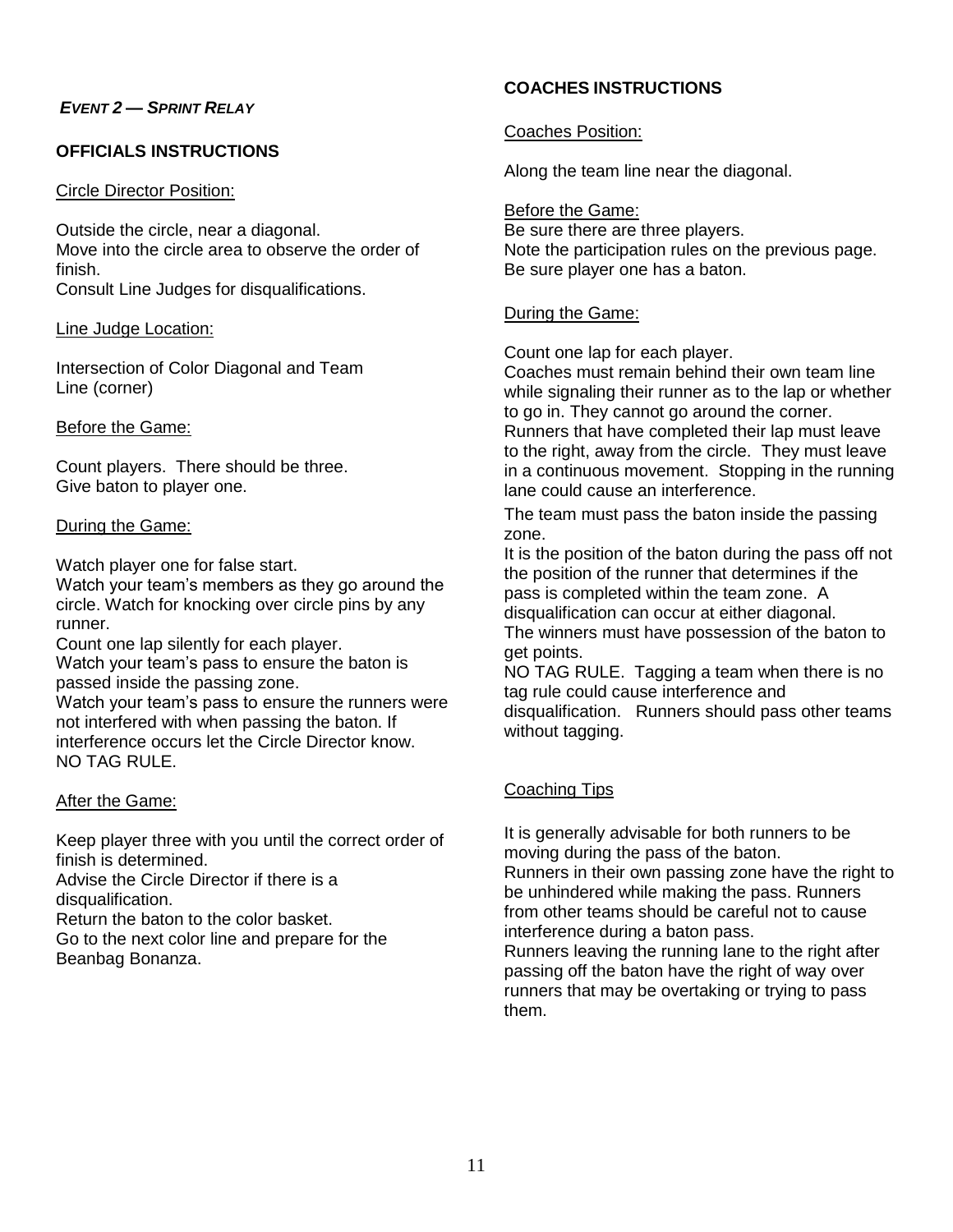#### *EVENT 3 — BEANBAG BONANZA*

10 players: two heats Heat One: five players Heat Two: five different players COED: two heats girls and two heats boys

1st place - four points 2nd place - two points

**Equipment:** Four scoring pins, one colored bag, and one striped beanbag per team

The colored beanbag is placed in the center of each team center triangle. The five players line up on their circle line. Player #1 holds the striped beanbag in his/her hand. At the starting signal, player #1 (the player farthest from the starting diagonal) runs into the team center triangle, switches the striped beanbag for the colored beanbag, runs back to circle line, and hands the colored bag to player #2. Player #2 runs into the team center triangle and switches the colored beanbag back for the striped beanbag, returning to circle line to hand striped beanbag to player #3, who repeats the action. Play continues until player #5 switches the bags. He/she then hands his/her bag to player #1, and play continues for a second round. Each player will run into the circle two times. The second time player #5 goes in, he/she does not switch the bags; rather, he/she runs in to touch the scoring pin with their hand. He/she must have possession of the bean bag to win the event.

No player may step over the circle line until he/she is handed the bag from the previous player. However, if the player does step over the line prior to receiving the bag, he/she must return behind the circle line with both feet before entering the center triangle to place the beanbag down. Failure to return behind the circle line disqualifies the team.

The beanbag must be **placed**, not tossed, within the triangle. The definition of "**placed"** is that some part of the bag must be touching the floor before that bag can be released from the hand. Each time a bag is placed in the triangle, no part of the bag may be outside the triangle, or the team will be disqualified. If a bag goes out of the team zone, that team will be disqualified. When a player returns from placing the beanbag in the triangle, he/she must hand the beanbag just picked up to the next player. Players stand an arm's length apart. No bunching or rotating is allowed.

Bag placement center triangle





- 1.) Two false starts
- 2.) Dropping the beanbag on the exchange in the triangle
- 3.) Placing the beanbag down and leaving it outside the triangle
- 4.) Tossing, not handing the bag to the next player
- 5.) Entering the circle prior to receiving the beanbag
- 6.) Touching the scoring pin with the beanbag or any part of the body other than the hand
- 7.) Not having the beanbag when touching the scoring pin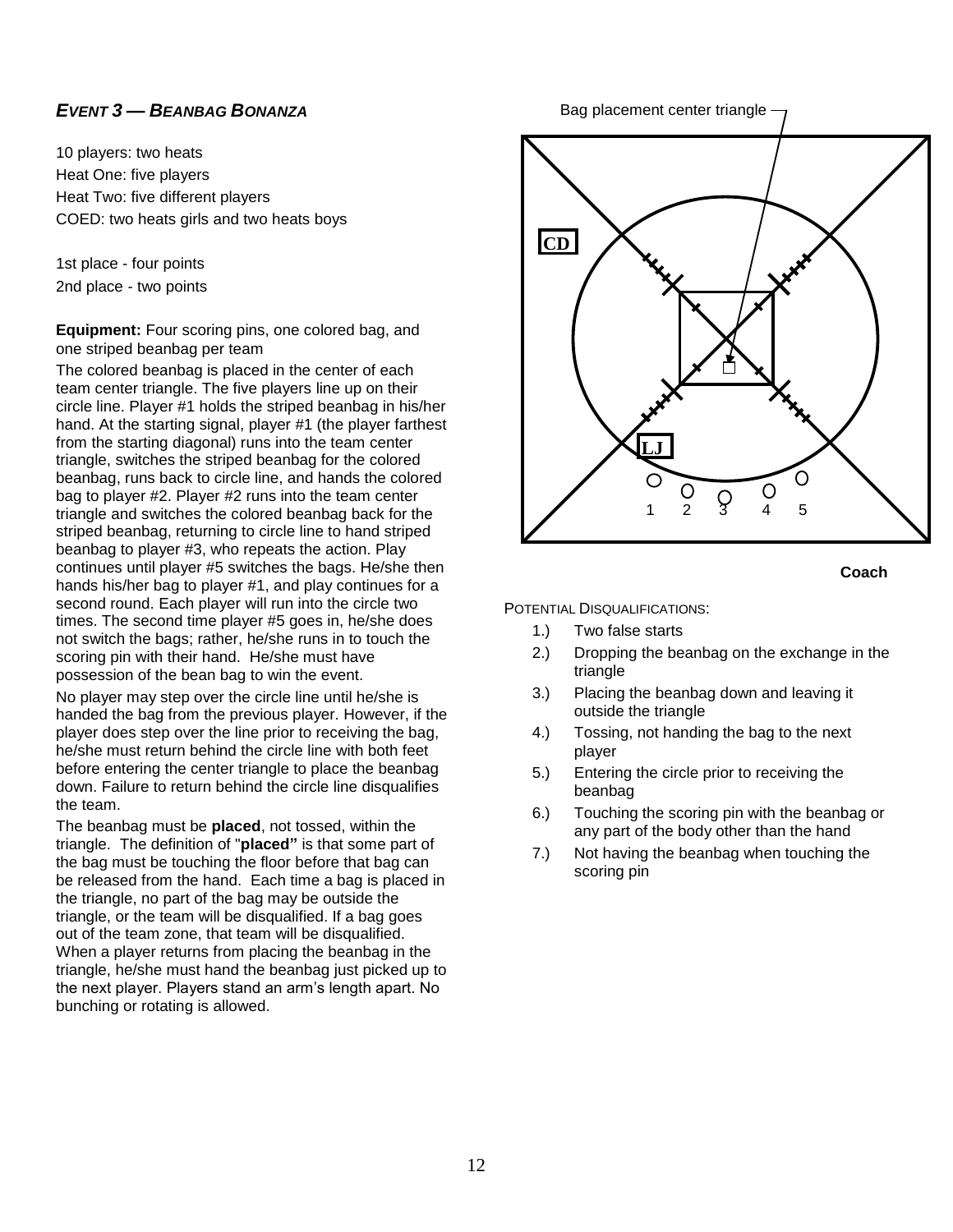## *EVENT 3 — BEANBAG BONANZA*

## **OFFICIALS INSTRUCTIONS**

Circle Director Position:

Outside circle, near a diagonal. Move into the circle to observe the finish.

#### Line Judge Location:

Just inside the circle at the four foot mark.

#### Before the Game:

Place team colored beanbag in the middle of the team center triangle.

Count five players. Number 1 is farthest from the diagonal.

Give striped bag to player one.

## During the Game:

Watch that no bags are thrown.

When switching bags in the center triangle bags must be placed on the floor.

The definition of placed is that some part of the bag must be touching the floor before that bag can be released from the hand.

Watch that the bag is in the center triangle. No part of the bag may be outside the triangle. When returning to the circle, bags must be handed to the next player.

Players on the circle may not step over the circle line before being handed a beanbag. However a player stepping over the circle line without a beanbag may return to the circle before entering the center triangle.

## After the Game:

Return bean bags to the colored basket. Go to the next color and prepare for the Three-Legged Race.

## **COACHES INSTRUCTIONS**

Coaches Position:

Anywhere along the team line.

#### Before the Game:

Be sure there are 5 players. No order for the players is required. Height or grade makes no difference.

## During the Game:

When switching bags in the center triangle bags must be placed on the floor not dropped or thrown.

The bag must be placed in the center triangle. The definition of "placed" is that some part of the bag must be touching the floor before that bag can be released from the hand.

No part of the bag may be outside the triangle. When returning to the circle, bags must be handed to the next player.

Players on the circle may not step over the circle line before being handed a bean bag. However, a player stepping over the circle line without a beanbag may return to outside the circle before going in to the center triangle. After all 5 players have handled the bags the play continues for a second round.

To end the first round player five hands the bag off to player 1. The second time player 5 goes in he/she does not switch bags but goes directly to the scoring pin.

COED coaches may substitute players.

## Each player will run into the center two times.

## Coaching Tip:

It is important that bags are placed in the center, not dropped or thrown.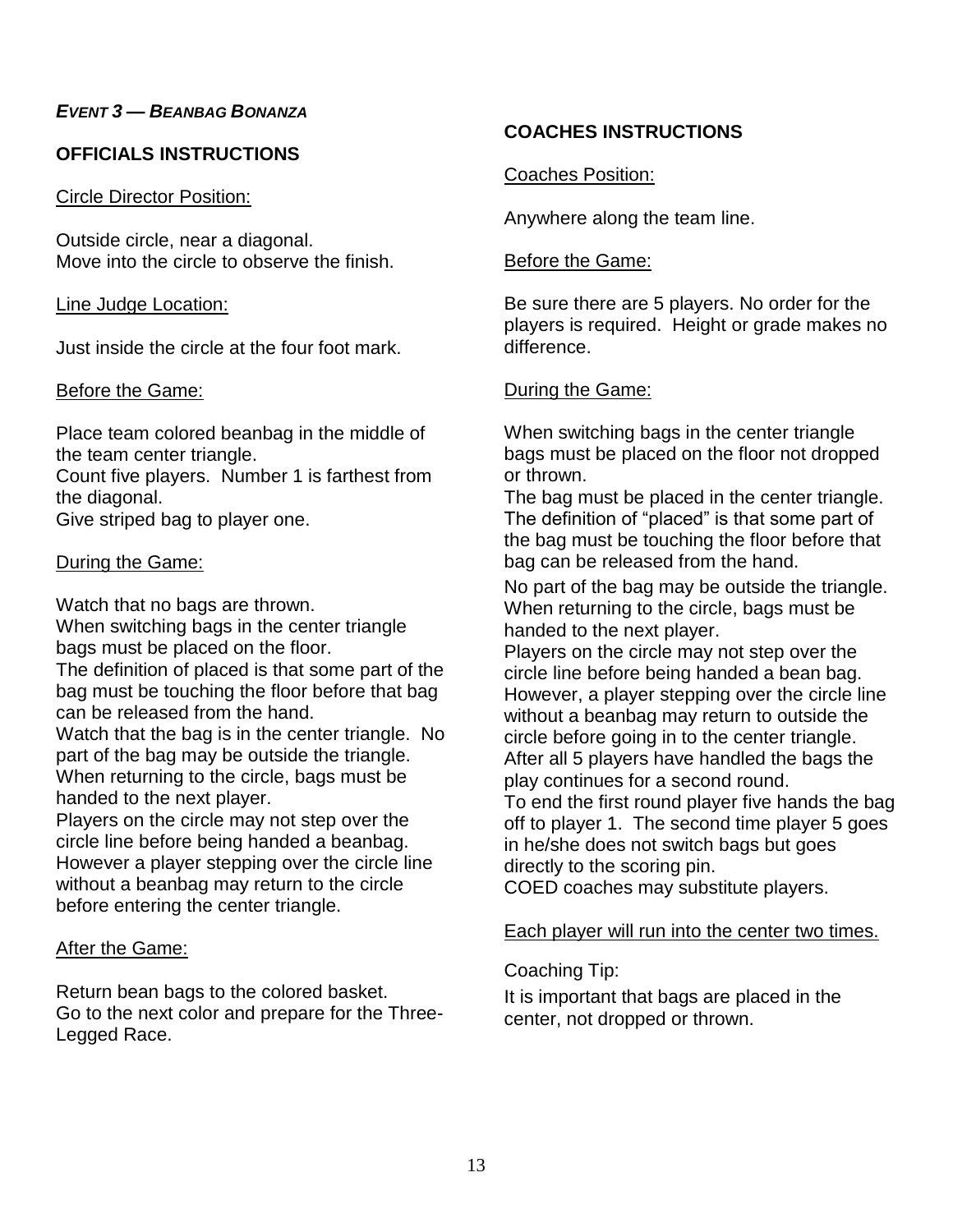## *EVENT 4 — THREE-LEGGED RACE*

Four runners (two laps each) - two heats 1st heat - two 3rd-4th graders 2nd heat - two 5th-6th graders COED: 2 heats - 3rd-4<sup>th</sup> graders; girls then boys. 2 heats  $-5$ th-6<sup>th</sup> graders; girls then boys

1st place - three points each heat 2nd place - one point each heat

**Equipment:** four circle pins and four scoring pins. Three-legged bands are furnished (2 for each color line).

The coach securely bands the right ankle of one player to the left ankle of another. Each pair starts outside the circle, behind the starting diagonal. At the starting signal, the two players run as a pair for two full laps around the circle. Contestants complete the race by going around their team circle pin and into the center to touch their scoring pin with their hand(s). A team is disqualified for the heat if the pair knocks over a circle pin or if the ankle band comes apart. If any team member falls to the floor, that team is not disqualified, unless passed or tagged. A disqualified team should leave the circle to the right. The first team to touch its scoring pin with their hand(s) wins that heat.



**COACH**

- 1.) Two false starts
- 2.) Knocking over a circle pin
- 3.) Having the leg band come undone
- 4.) Touching the scoring pin with any part of the body other than the hand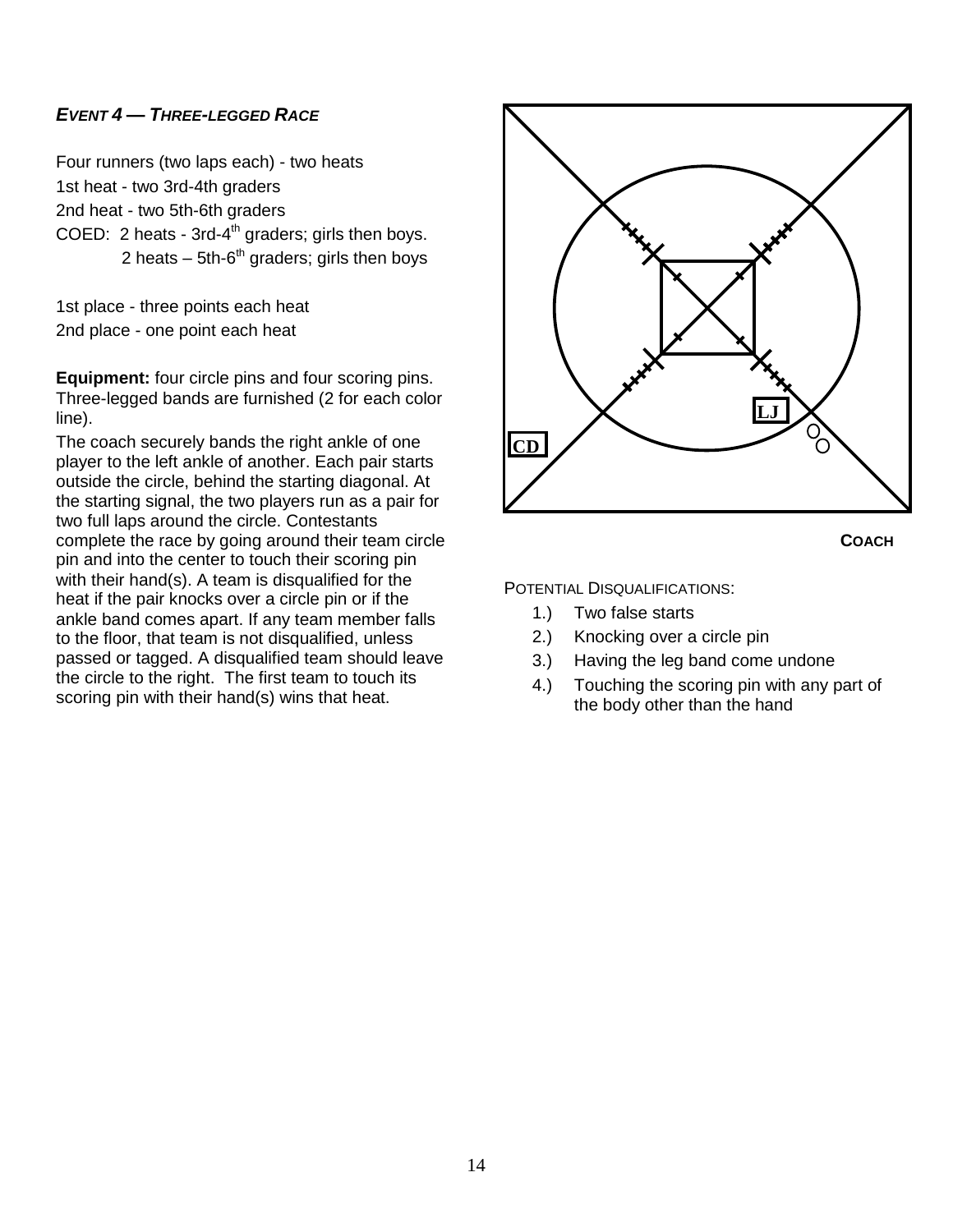## **OFFICIALS INSTRUCTIONS**

## Circle Director Position:

Outside the circle, near a diagonal. Move into the circle during the second lap and position to see all four pins.

## Line Judge Location:

Intersection of Color Diagonal and Circle. Just inside circle.

## Before the Game:

Check the Race band for tightness. No more than two fingers between ankles. The coach is responsible for banding.

## During the Game:

Watch players for a false start.

Watch your team members as they go around the circle.

Watch for knocked over circle pins by any team.

Count two laps silently.

Be prepared to bring a disqualified team into the circle and hold them until the end of the game.

Help to remove the band as needed.

At the end of each heat, be watching the center pins. Help determine the two winners who first touch their pin.

## After the Game:

Keep players with you until points are determined.

Advise the Circle Director if there is a disqualification.

Return one pin and the race bands to the color basket.

Go to the next color line and prepare for the Sprint Race

## **COACHES INSTRUCTION**

## Coaches Position:

Anywhere along the team line.

## **Before the Game:**

The coach is responsible for banding. This is the only time that the coach is allowed on the game floor.

## During the Game:

Count two laps for your runners. Coaches must remain behind their team line while signaling their runner as to the lap or whether to go in.

Points are awarded to the first and second teams who touch their scoring pin with their hand(s).

Teams that fall to the floor are not disqualified unless tagged or passed.

Teams that are disqualified should make every effort to get away from the circle quickly and without interfering with another team.

## *Coaching Tips:*

Touching the scoring pin with any part of the body other than the hand will not count.

Teams that fall should attempt to get up and continue unless tagged or passed.

Teams should try to run around fallen teams. Teams that have fallen do not cause interference just because they are down.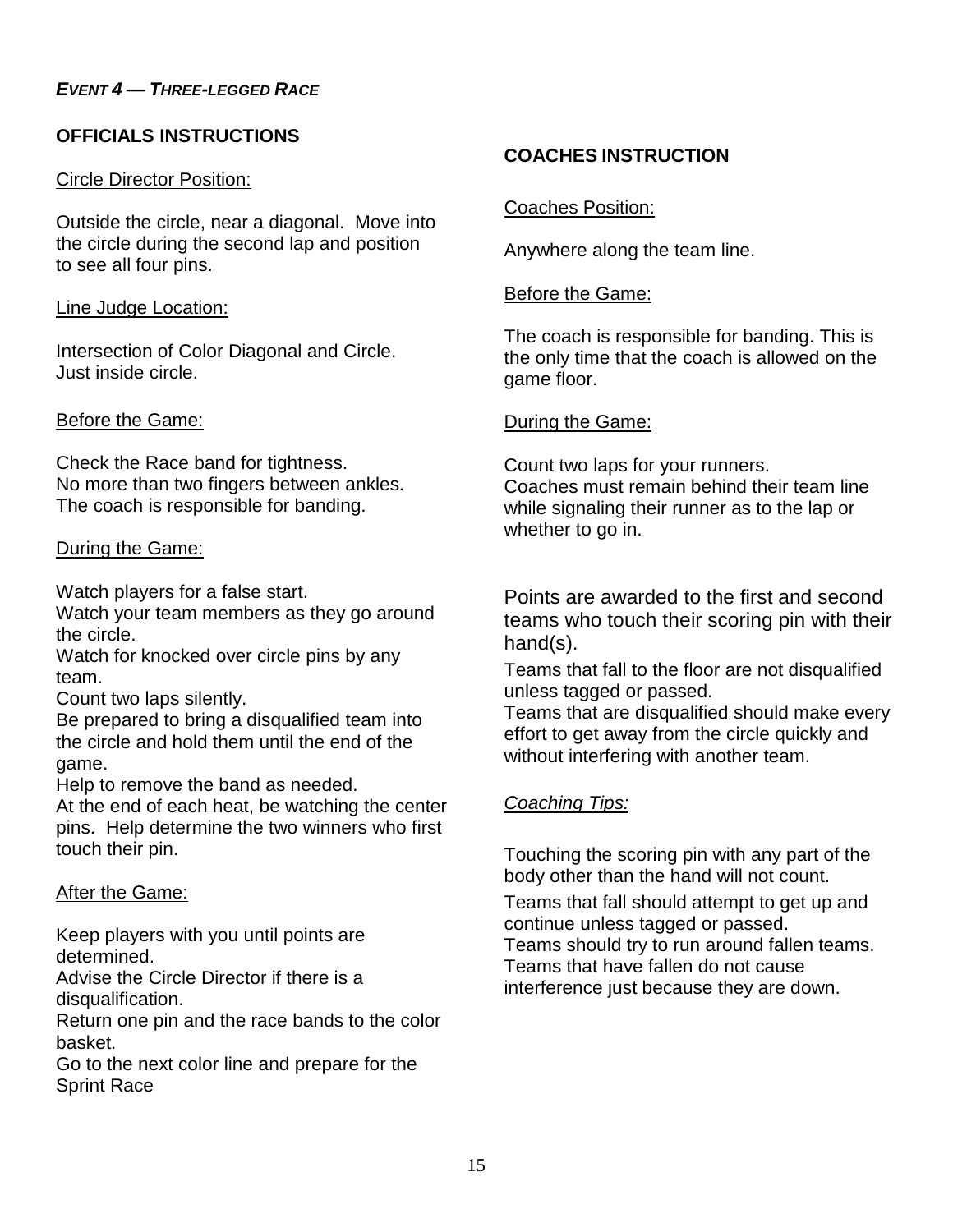## *EVENT 5 — SPRINT RACE*

One runner (three laps) 3rd-4th grader - one heat COED: girls one heat / boys one heat

1st place - four points 2nd place - two points

**Equipment:** four circle pins, four scoring pins Sprint runner stands outside the circle, just behind his/her starting diagonal.

At starting signal, team player runs three entire laps around the circle, then goes around player's own circle pin and in to touch the scoring pin with his/her hand.

Contestants who knock over a circle pin are disqualified.

Sprint Race runners cannot participate in the Sprint Relay, Marathon Relay, or the Marathon Race.

COED runners may run in the marathon relay.

Passing Rule is in affect.

![](_page_15_Figure_9.jpeg)

- 1.) Two false starts
- 2.) Knocking over a circle pin
- 3.) Touching the scoring pin with any part of the body other than the hand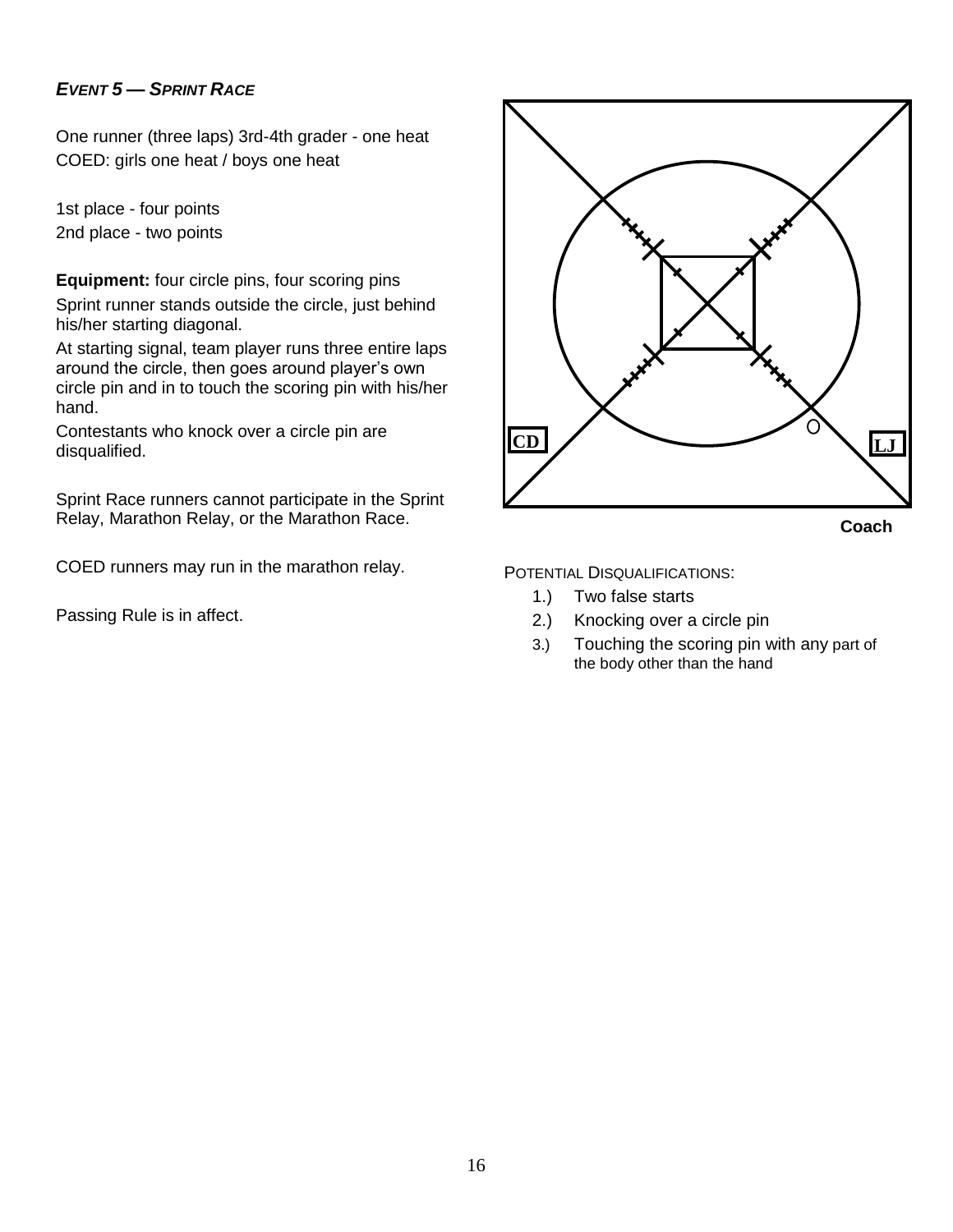## *EVENT 5 — SPRINT RACE*

## **OFFICIALS INSTRUCTIONS**

#### Circle Director Position:

Outside the circle, near a diagonal. Move into the circle to observe the finish.

#### Line Judge Location:

Intersection of Color Diagonal and Team Line (corner)

#### During the Game:

Watch players for a false start. Watch your team members as they go around the circle. Watch for knocked over circle pins by any team.

Count three laps silently.

#### After the Game:

Keep players with you until points are determined.

Advise the Circle Director if there is a disqualification.

Return the pin to the color basket. Go to the next color line and prepare for the Four-Way Tug.

#### Coaches Position:

Along team line toward the team diagonal.

#### Before the Game:

Be sure runner knows the race is three laps. Note the participation rules on the previous page.

#### During the Game:

Count three laps for your runner. Coaches must remain behind their team line while signaling their runner as to the lap or whether to go in.

#### Coaching Tips:

Runners are not disqualified for running past their diagonal (or even an extra lap) but probably will not win.

Players should always finish the race touching the scoring pin, because others may be disqualified*.*

## **COACHES INSTRUCTIONS**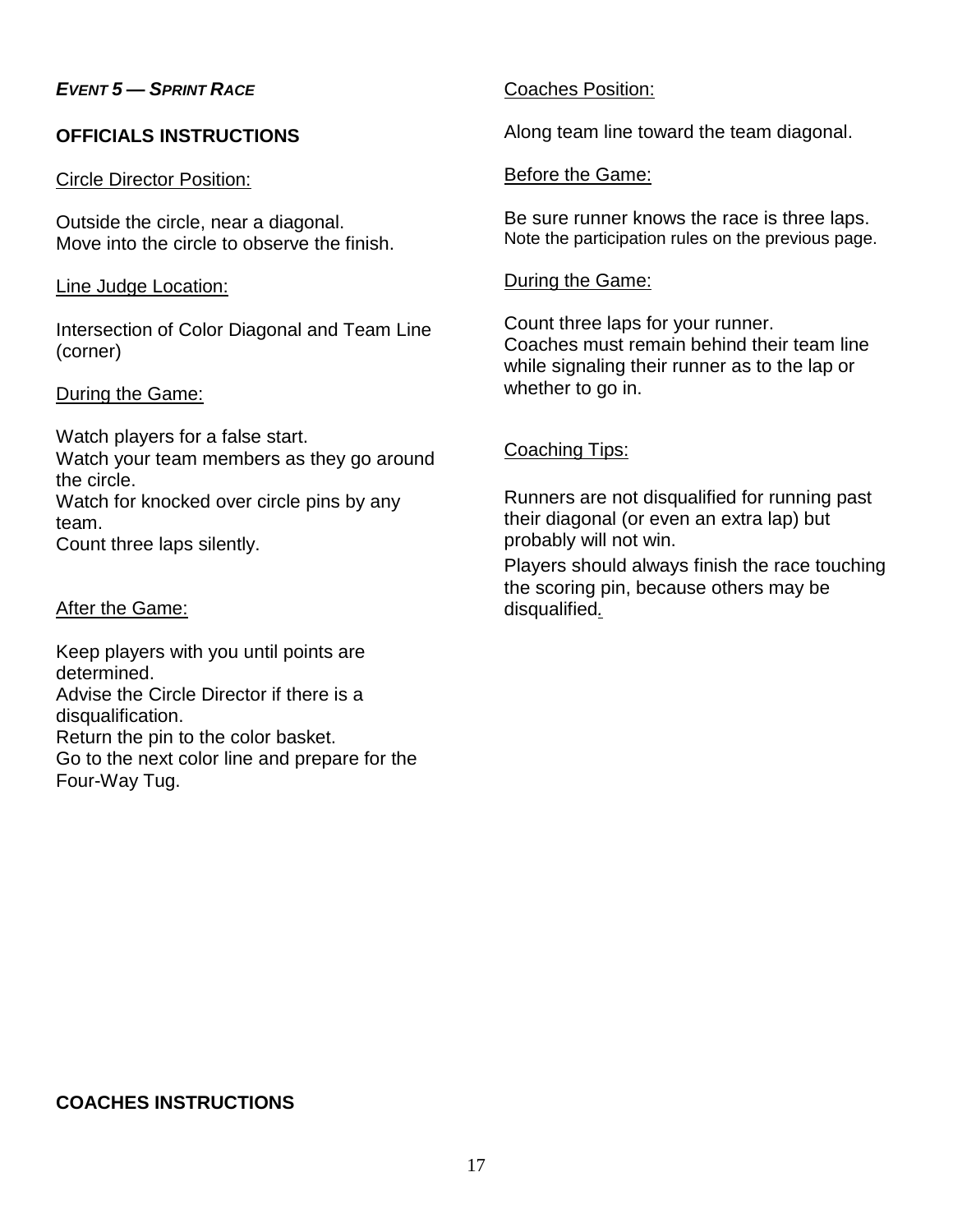## *EVENT 6 — FOUR-WAY TUG*

Six players - three heats 1st heat - two 3rd-4th graders 2nd heat - two 5th-6th graders 3rd heat - two 5th-6th graders COED: two heats 3<sup>rd</sup>-4<sup>th</sup> grade girls one heat 5<sup>th</sup>-6<sup>th</sup> grade girls two heats 3<sup>rd</sup>-4<sup>th</sup> grade boys one heat 5<sup>th</sup>-6<sup>th</sup> grade boys

1st place only Two points each heat

**Equipment:** Seven-foot four-way rope (spliced in middle for even pull) and four beanbags, one of which is placed on 17-foot mark on each team diagonal line.

Two players per team in each heat, positioned between the five-foot and eight-foot lines, grab hold of the rope with their hands. No player is allowed to "wrap" the rope around any part of his/her body.

At starting signal, the team pulls along or down its color diagonal until one team player picks up its beanbag. Both team members must be holding the rope when the beanbag is picked up. The winning team is the first team to grab the beanbag while both members are still holding onto the rope.

The beanbag on the 17' mark at start of event is moved one foot for a total of four times toward center of circle with each signal at 15 second intervals.

Four-way Tug team members may wear gloves for this event only.

POTENTIAL DISQUALIFICATIONS:

- 1.) Two false starts
- 2.) Picking up the beanbag while not holding the rope

## **Awana Game Square**

![](_page_17_Figure_12.jpeg)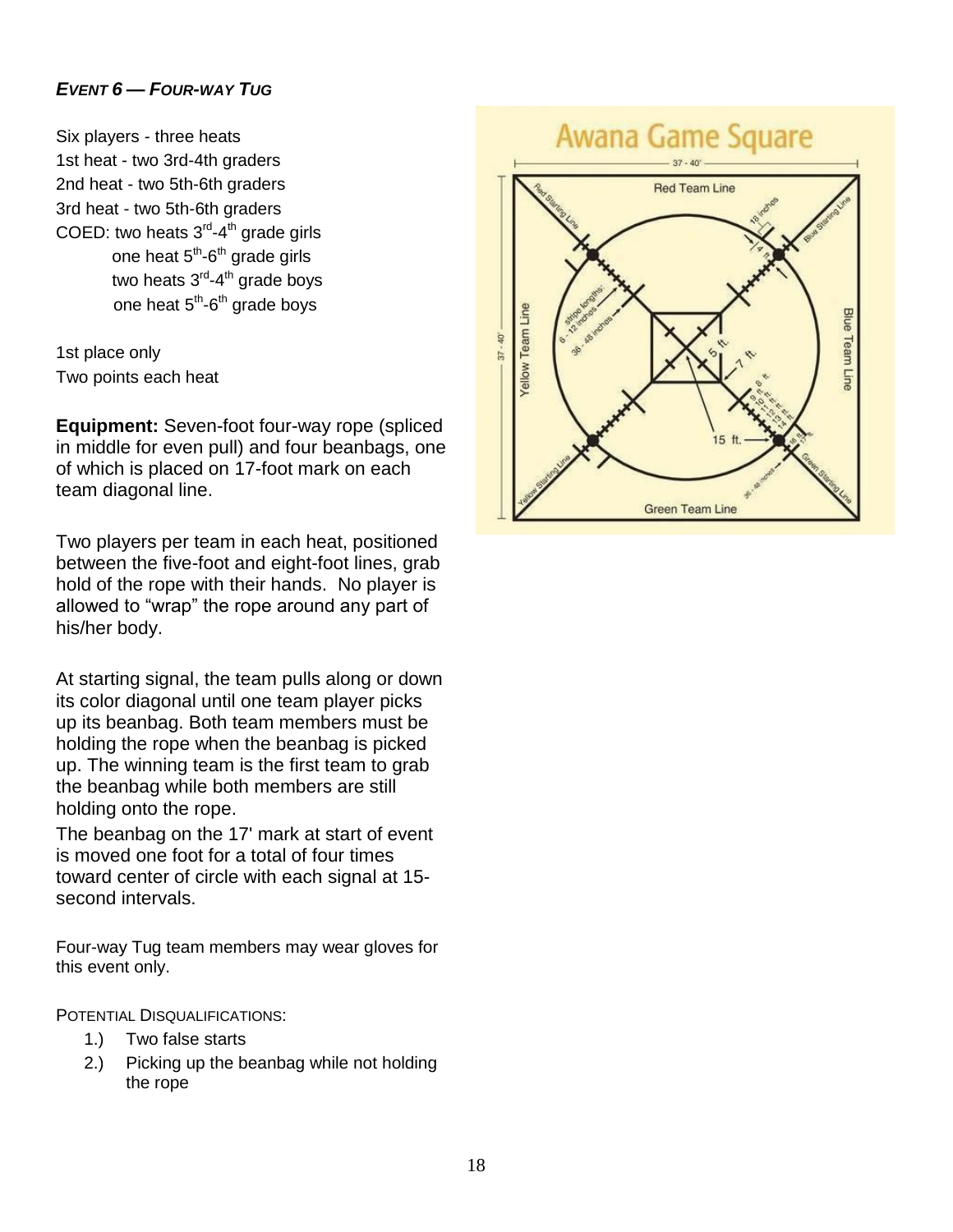## **OFFICIALS INSTRUCTIONS**

#### Circle Director Position:

Just inside the circle line. Watch the action and movement of the bags. Try to be close to the team you are watching. Instruct players not to drop the rope when they pick up the beanbag for the safety of the other players.

#### Line Judge Location:

Team Diagonal at the 17 foot mark for 3rd/4th & 5th/6th. Beanbag will be moved in one foot increments to the 14 foot mark.

#### Before the Game:

Assist with untangling the rope and getting it evenly divided.

Help the Circle Director with the placement of hands on the rope and getting the rope taut.

## During the Game:

Line Judge should take a crouched position behind the beanbag ready to move the bag when the signal is given.

Move the beanbag forward with your hand to the next mark when signaled.

The edge of the beanbag should be on the correct hash mark.

![](_page_18_Figure_12.jpeg)

Do not remove an advantage gained by a team. Example: Players use feet to move the bag forward past the next hash mark, you would not move the bag backwards. If the bag is off of the diagonal, move it back to the diagonal and then forward if required.

Raise both hands in the air when your team member picks up the beanbag and is holding the rope.

Be sure the pick up is legal!

This is the only game where the Line Judge alone determines the winner!

## After the Game:

Return the beanbag to the equipment box. Go to the next color and prepare for the next game.

#### **COACHE'S INSTRUCTIONS**

#### Coaches Position:

Anywhere along the team line

## Before the Game:

Be sure players have on gloves if desired.

#### During the Game:

Players who let go of the rope during the game may return to play. The player that picks up the bag must have one hand securely on the rope. The other player is also required to be holding the rope with one or both hands. The coach may provide gloves for the players. Players may use their feet to draw the beanbag closer, while holding the rope. Play starts with the rope taut.

## Coaching Tips:

Players should not to let go of the rope when they pick up the bag. It helps to identify a legal pick up and for the safety of others. The key to the game is to keep a low center of gravity but not so low as to cause the feet to slip.

Use of arms and legs should be coordinated and used to try and unbalance the other teams.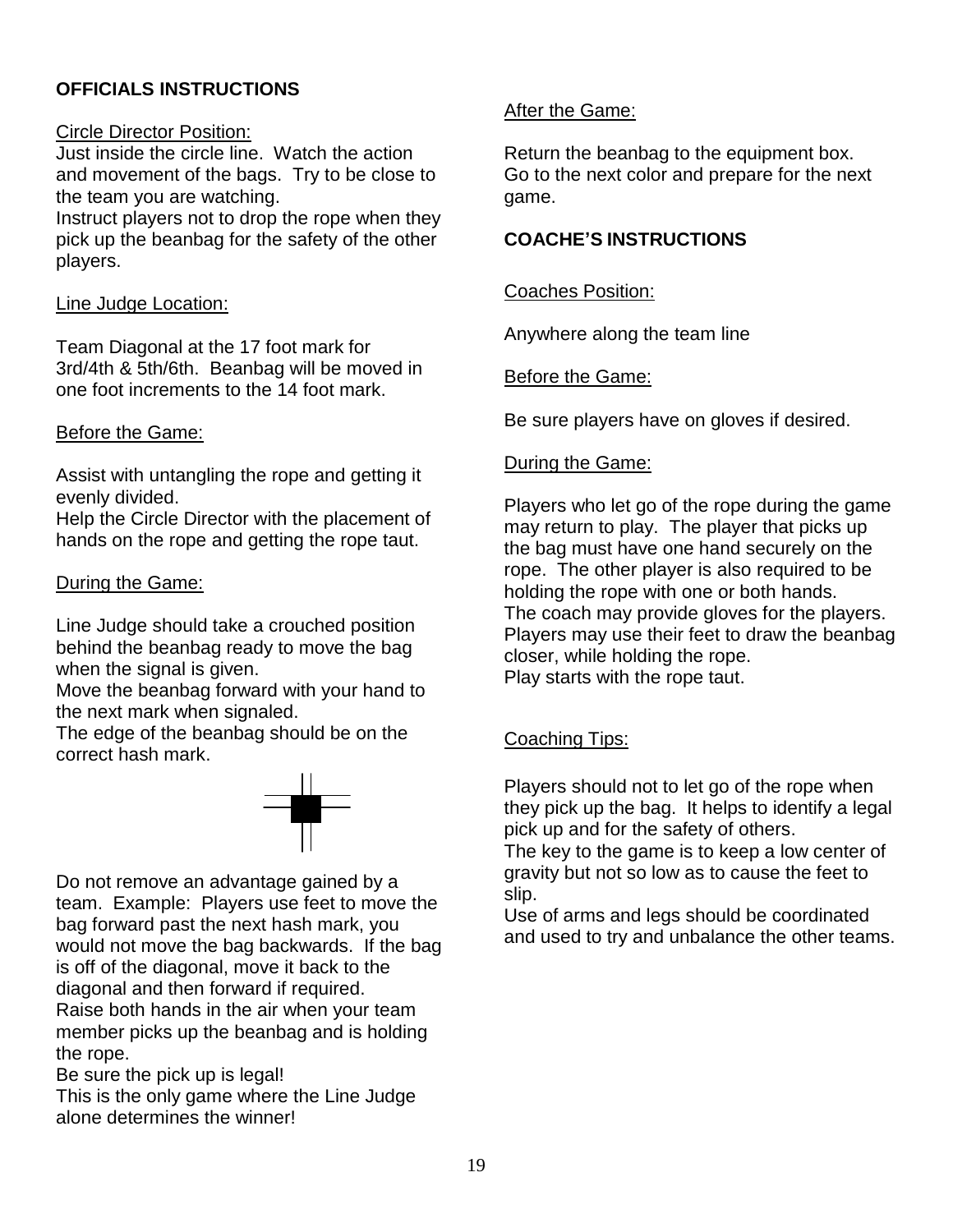## *Event 7 — KNOCK IT DOWN*

One player - two heats 1st heat - one 3rd-4th grader 2nd heat - one 5th-6th grader COED  $-$  4 heats;  $5<sup>th</sup>$ -6<sup>th</sup> grade  $-$  2 girls then 2 boys

1st place – four points 2nd place – two points

**Equipment:** four circle pins, four scoring pins and four colored beanbags

The player begins outside the circle behind the team diagonal with the colored beanbag in his/her hand. At the starting signal, the player runs around the circle until he/she is back in his/her team zone (see General Rules, Team Zone). At that time, he/she takes the beanbag and tries to knock down their team's scoring pin using the beanbag. When throwing the beanbag, the player must be outside the circle. If the player misses his/her scoring pin, they may run into the circle and retrieve their beanbag, exit the circle to anywhere outside the circle and try again. The first team to have their scoring pin knocked down, whether by their player or another player, wins the heat. Play will continue until all pins have been knocked over to account for any disqualifications. Any beanbag leaving the game square results in immediate disqualification and removal of that team's pin from play. When running into the circle to retrieve a thrown beanbag, players need to be careful to avoid other beanbags and the scoring pins or interference will occur and the player will be disqualified.

*There will be a time limit for each heat of 60 seconds. If no one knocks down the center pin within 60 seconds from when the heat begins, time will be called and no points will be scored for that heat.* 

![](_page_19_Figure_6.jpeg)

#### POTENTIAL DISQUALIFICATIONS:

- 1.) Two false starts
- 2.) Throwing the beanbag while not outside the circle
- 3.) Throwing the beanbag out of the game square

4.) Causing interference with another player's throw, especially while trying to retrieve your beanbag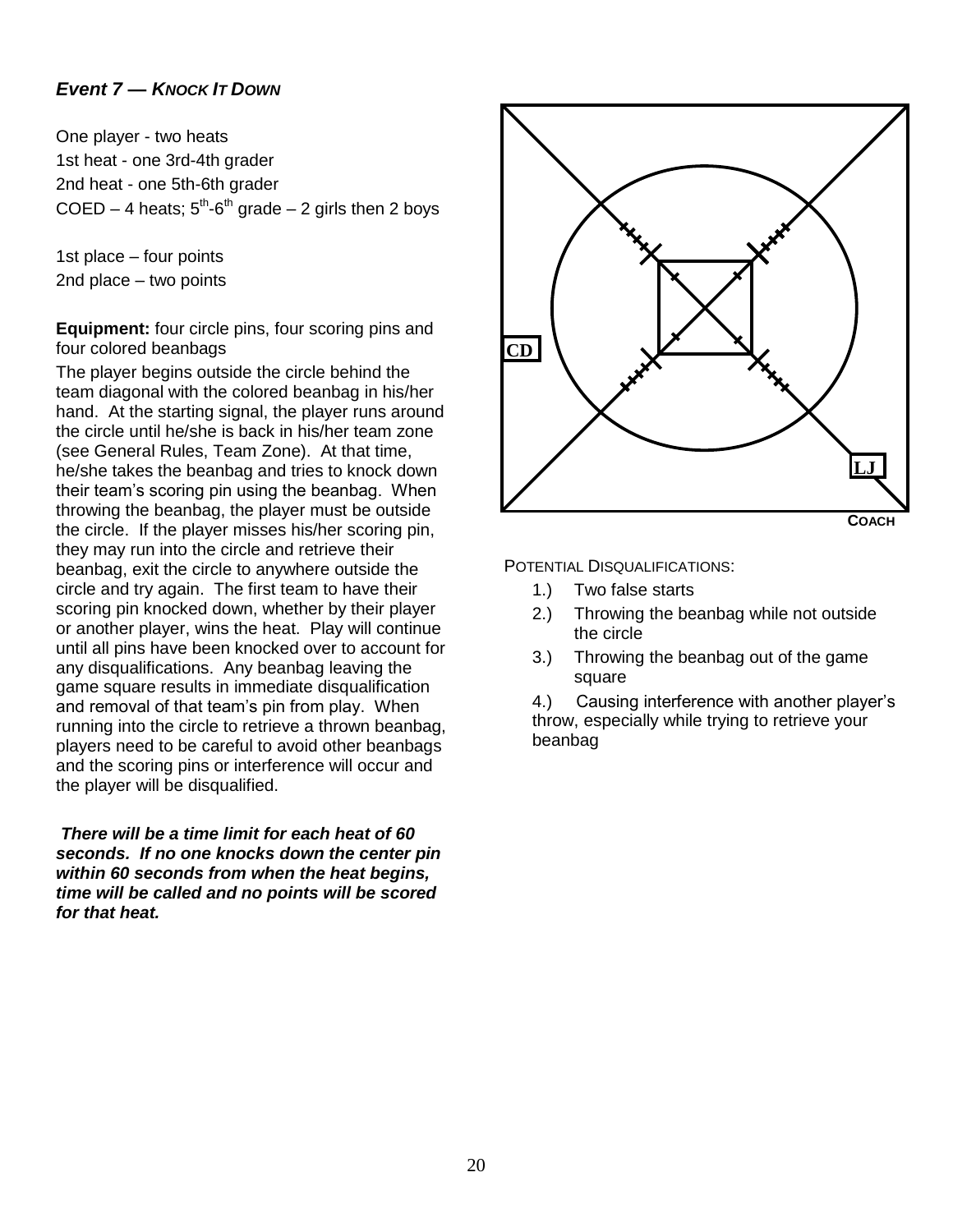## *EVENT 7 — KNOCK IT DOWN*

## **OFFICIALS INSTRUCTIONS**

#### Circle Director's position:

Just outside the square. Watch for beanbags knocking over pins.

#### Line Judge location:

Stand on the team starting diagonal out of the running area. When player has completed one lap and ready to toss, stand on right side of your team color four-foot mark.

#### Before the game:

Set up scoring pins and circle pins. When the runners are in position, give them the beanbag.

#### During the game:

Watch for false start.

Check that the runner runs one lap.

- Make sure that he/she is behind circle line team zone when throwing first time; and outside the circle line anywhere for additional throws.
- Watch to see which color pin is knocked over first.
- Watch to see if beanbag goes outside game square.
- Go to the next color and prepare for the Marathon Relay.

#### **COACHES INSTRUCTIONS**

#### Coaches Position:

Anywhere along the team line

#### Before the Game:

Be sure player has a beanbag. Instruct player to run one lap and return to the team zone to make first throw. All other throws may be made anywhere around circle as long as the throw is made while standing behind the circle line.

#### During the Game:

After initial throw, encourage player to throw the bean bag from anywhere outside the circle.

## Coaching Tips:

Encourage player to stop and throw bean bag instead of throwing on the run.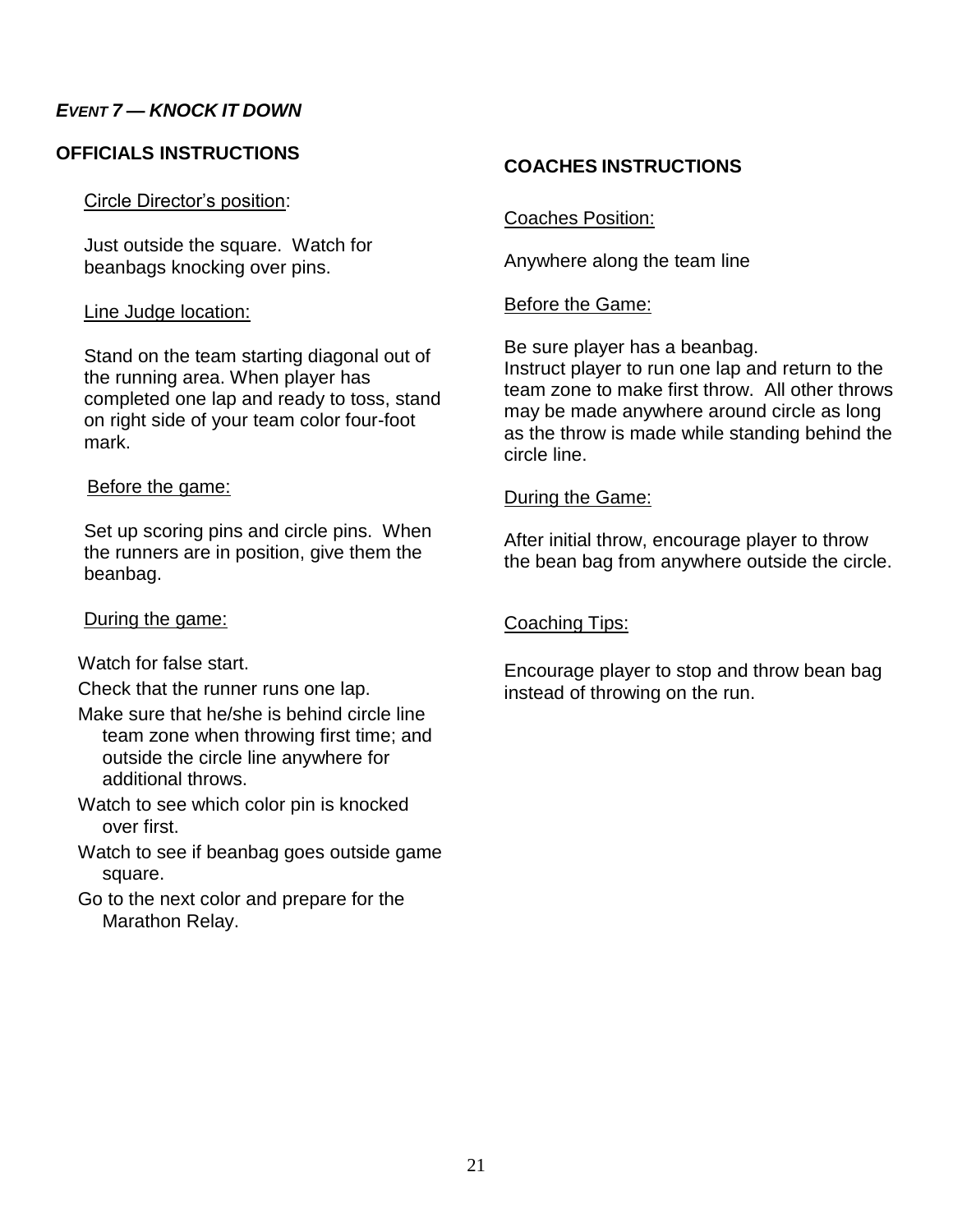## *EVENT 8 - MARATHON RELAY*

Three runners (two laps each) – one heat One 3<sup>rd</sup>-4<sup>th</sup> grader & two 5<sup>th</sup>-6<sup>th</sup> grader COED: Girls heat / Boys Heat

This relay is the same as the Sprint Relay except that runners will run two laps rather than one before passing the baton to the next runner or before the third runner goes around his/her circle pin and in to touch the scoring pin. Runners who have completed two laps should leave to their right, *away* from the circle.

The winners must retain possession of baton when they touch the scoring pin to be awarded points for this event.

Marathon Relay runners cannot participate in the Sprint Relay, Sprint Race, or the Marathon Race.

![](_page_21_Figure_6.jpeg)

- 1.) Two false starts
- 2.) Knocking over a circle pin
- 3.) Passing the baton outside the passing zone
- 4.) Having a dropped baton leave the game square
- 5.) Touching the scoring pin with the baton or any part of the body other than the hand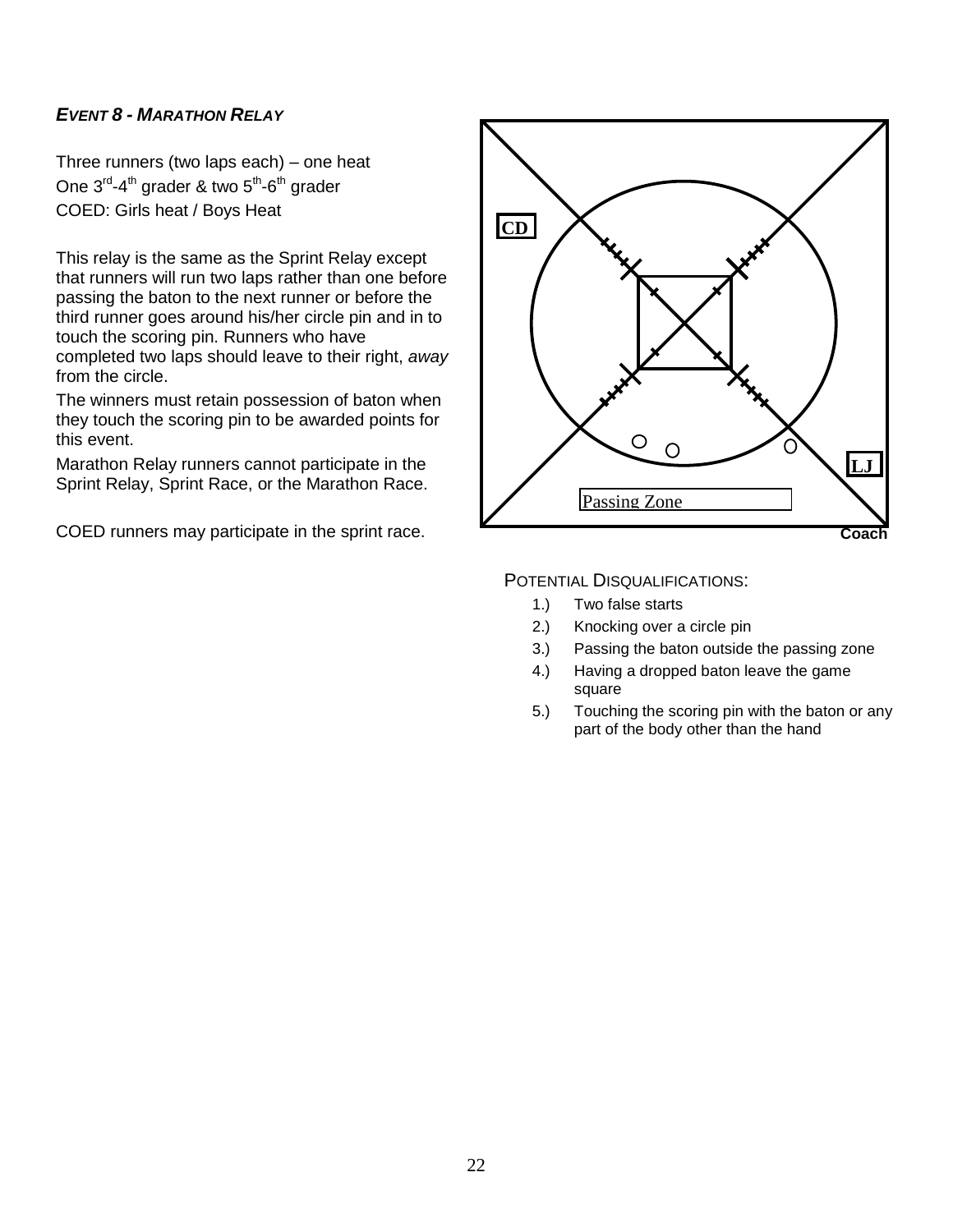## *EVENT 8 – MARATHON RELAY*

## **OFFICIALS INSTRUCTIONS**

#### Circle Director Position:

Outside the circle, near a diagonal. Move into the circle area to observe the order of finish. Consult Line Judges for disqualifications.

Line Judge Location:

Intersection of Color Diagonal and Team Line (corner)

#### Before the Game:

Count players. There should be three. Give baton to player one.

#### During the Game:

Watch player one for false start.

Watch your team's members as they go around the circle. Watch for knocking over circle pins by any runner.

Count two laps silently for each player.

Watch your team's pass to ensure the baton is passed inside the passing zone.

Watch your team's pass to ensure the runners were not interfered with when passing the baton. If interference occurs let the Circle Director know. NO TAG RULE.

#### After the Game:

Keep player three with you until the correct order of finish is determined.

Advise the Circle Director if there is a disqualification.

Return the baton to the color basket.

Go to the next color line and prepare for the Marathon Race.

## **COACHES INSTRUCTIONS**

#### Coaches Position:

Along the team line, near the diagonal.

Before the Game: Be sure there are three players. Note the participation rules on the previous page. Be sure player one has a baton.

#### During the Game:

Count two laps for each player.

Coaches must remain behind their own team line while signaling their runner as to the lap or whether to go in. They cannot go around the corner. Runners that have completed their laps must leave to the right, away from the circle. They must leave in a continuous movement. Stopping in the running lane could cause interference.

Your team must pass the baton inside the passing zone.

It is the position of the baton during the pass off, not the position of the runner, that determines if the pass is completed within the team zone. A disqualification can occur at either diagonal. The winners must have possession of the baton to get points.

NO TAG RULE. Tagging a team when there is no tag rule could cause interference and disqualification.

## Coaching Tips

It is generally advisable for both runners to be moving during the pass of the baton. Runners in their own passing zone have the right to be unhindered while making the pass. Runners from other teams should be careful not to cause interference during a baton pass.

Runners leaving the running lane to the right after passing off the baton have the right of way over runners that may be overtaking or trying to pass them.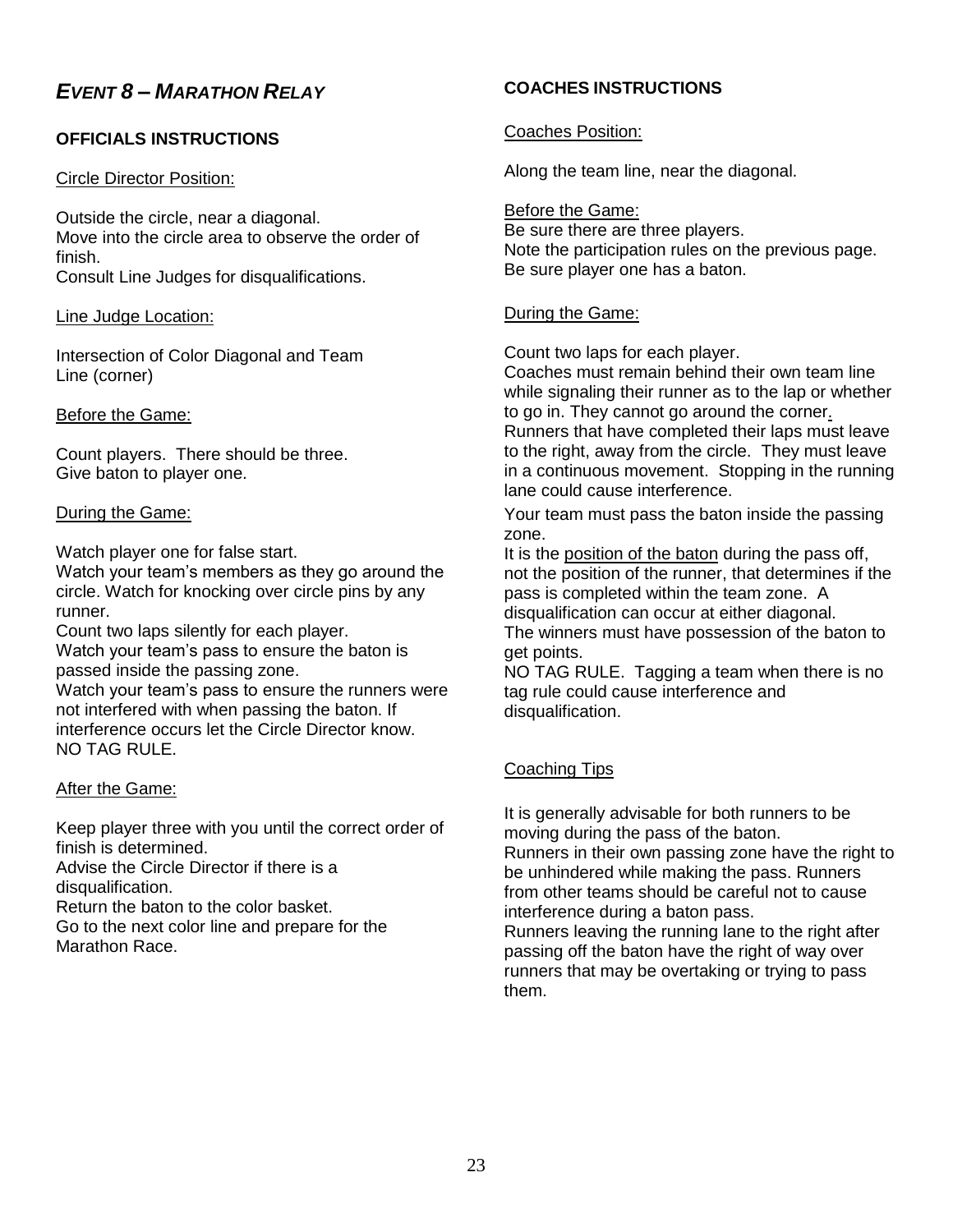## *EVENT 9 - MARATHON RACE*

One runner (six laps) 5th-6th grader - one heat COED:  $5^{th}$ -6<sup>th</sup> grader girl /  $5^{th}$ -6<sup>th</sup> grade boy

1st place - four points 2nd place - two points

**Equipment:** four circle pins, four scoring pins This event is just like the Sprint Race, but the runner will run six laps.

The runner stands outside the circle, just behind his/her starting diagonal.

At starting signal, team player runs six entire laps around the circle, then goes around player's own circle pin and in to touch the scoring pin with his/her hand.

Contestants who knock over a circle pin are disqualified.

Marathon Race runners cannot participate in the Sprint Relay, Marathon Relay, or the Sprint Race.

COED runners may participate in the sprint relay. Passing rule is in affect.

![](_page_23_Figure_9.jpeg)

 **Coach**

- 1.) Two false starts
- 2.) Knocking over a circle pin
- 3.) Touching the scoring pin with any part of the body other than the hand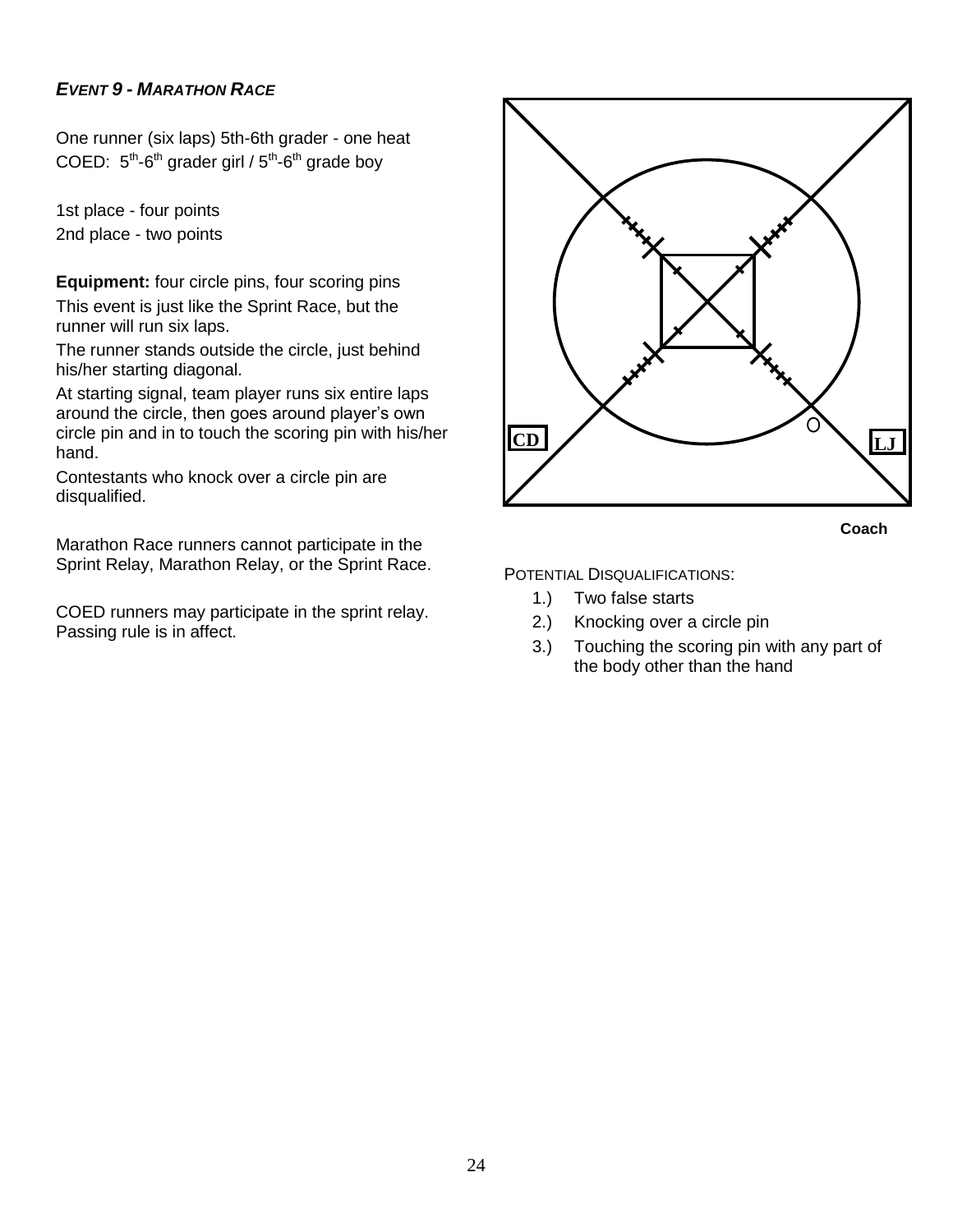## *EVENT 9 – MARATHON RACE*

## **OFFICIALS INSTRUCTIONS**

#### Circle Director Position:

Outside the circle, near a diagonal line. Move into the circle to observe the finish.

#### Line Judge Location:

Intersection of Color Diagonal and Team Line (corner)

#### During the Game:

Watch players for a false start. Watch your team members as they go around the circle. Watch for knocked over circle pins by any team. Count six laps silently.

#### After the Game:

Keep players with you until points are determined. Advise the Circle Director if there is a disqualification. Return the pin to the color basket. Go to the next color line and prepare for the Balloon Relay.

## Coaches Position:

Along team line toward the team diagonal.

#### Before the Game:

Be sure runner knows the race is six laps for Marathon.

#### During the Game:

Count six laps for your runner. Coaches must remain behind their team line while signaling their runner as to the lap or whether to go in.

## Coaching Tips:

Runners are not disqualified for running past their diagonal (or even an extra lap) but probably will not win.

Players should always finish the race touching the scoring pin, because others may be disqualified.

## **COACHES INSTRUCTIONS**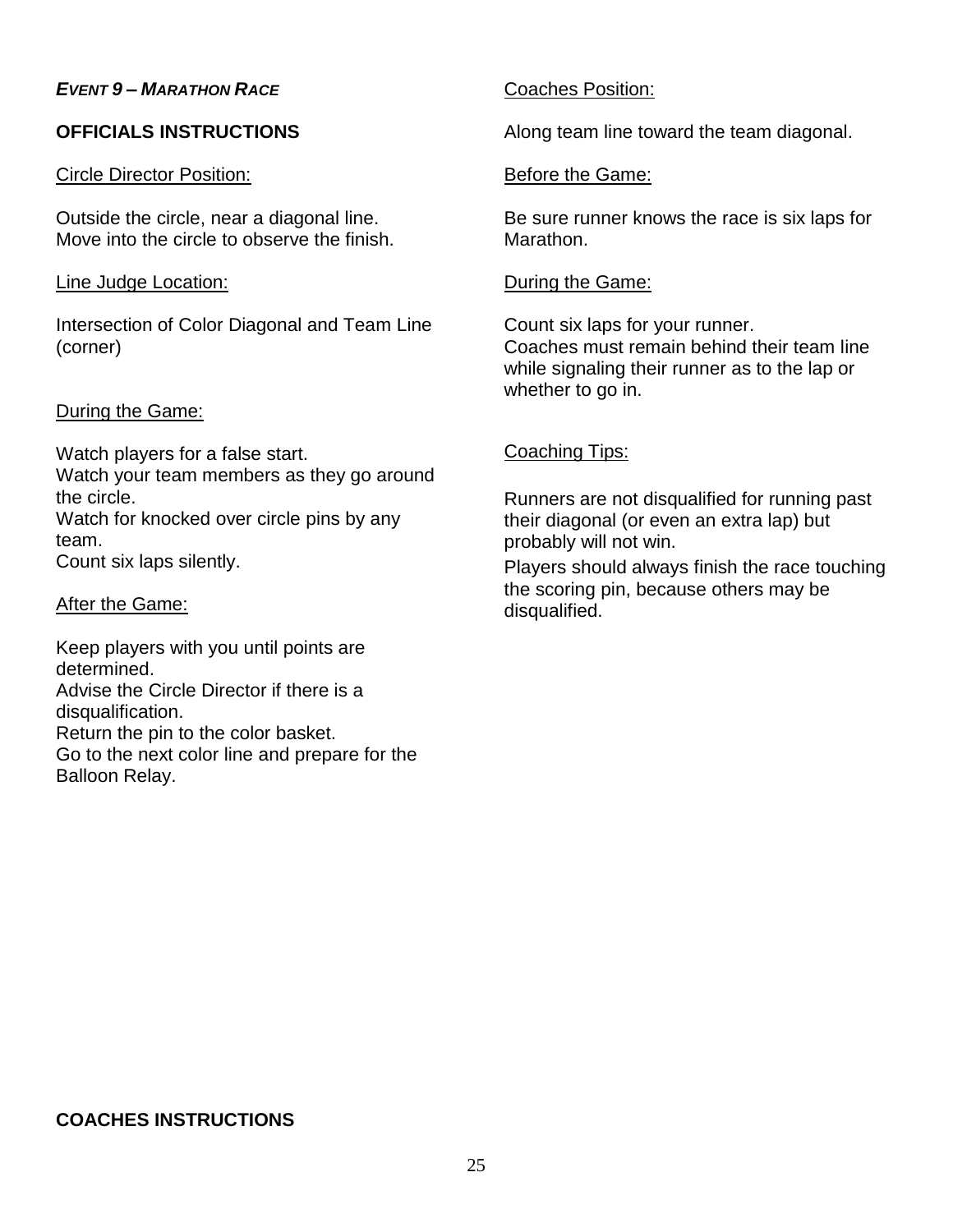## *EVENT 10 — BALLOON RELAY*

Two heats: five different players each heat COED: four heats- 2 heats of 5 girls / 2 heats of 5 boys

1st place - three points each heat 2nd place - one point each heat

**Equipment:** one balloon per team and four scoring pins.

The diagonal line is divided into three zones. Zone 1 is inside the circle. Zone 2 extends from the circle to a tape mark at 22 feet from the center. Zone 3 is past the 22 foot mark.

Each heat plays as follows: Five players, straddling the diagonal line, line up and face the center (see Diagram).

The first player stands in Zone 1, and the fifth player stands in Zone 3. The remaining players must be between player 1 and player 5. The first player holds the balloon with both hands with the balloon touching the back of his/her neck while waiting for the starting signal. At starting signal, balloon is passed through the legs of the first four players to the fifth player who is in Zone 3. It is not necessary for each player to touch the balloon.

When the player in Zone 3 receives the balloon, he/she runs to the front of the line and must be completely in Zone 1 and straddling the diagonal. Each of the remaining players moves back one spot in the line. The new player at the end of the line must be completely in Zone 3 and straddling the diagonal when receiving the balloon. Once the new player in Zone 1 is set, he/she then passes the balloon back through his/her legs. Players in Zones 1 and 3 will be disqualified for crossing floor markings only when they are passing or receiving the balloon.

On completion of the pass from Zone 1, players one through four may begin to assume the positions required for the next cycle.

When the player who started in Zone 1 has worked his/her way back to Zone 3 and has received the balloon, he/she runs in to touch the scoring pin. He/she must maintain possession of an unbroken balloon when touching the scoring pin to receive points for this heat. If a balloon breaks, the team is disqualified for that heat.

![](_page_25_Figure_10.jpeg)

#### **During the game:**

Players in Zone ONE must straddle the diagonal while passing the balloon.

Players in Zone ONE must be in the circle while passing the balloon. They may be on the circle line but not behind it.

Players in Zone TWO are only required to pass the balloon through their legs.

Players in Zone THREE must straddle the diagonal while receiving the balloon.

Players in Zone THREE must be on or behind the 22 foot line while receiving the balloon.

Players moving from Zone 3 to Zone 1 may go forward on either side.

The balloon must go through the legs of players 1-4, but they are not required to touch it.

- 1.) Two false starts
- 2.) Popping the balloon
- 3.) Not being in the proper position when passing or receiving the balloon
- 4.) Not having the balloon pass through everyone's legs
- 5.) Touching the scoring pin with any part of the body other than the hand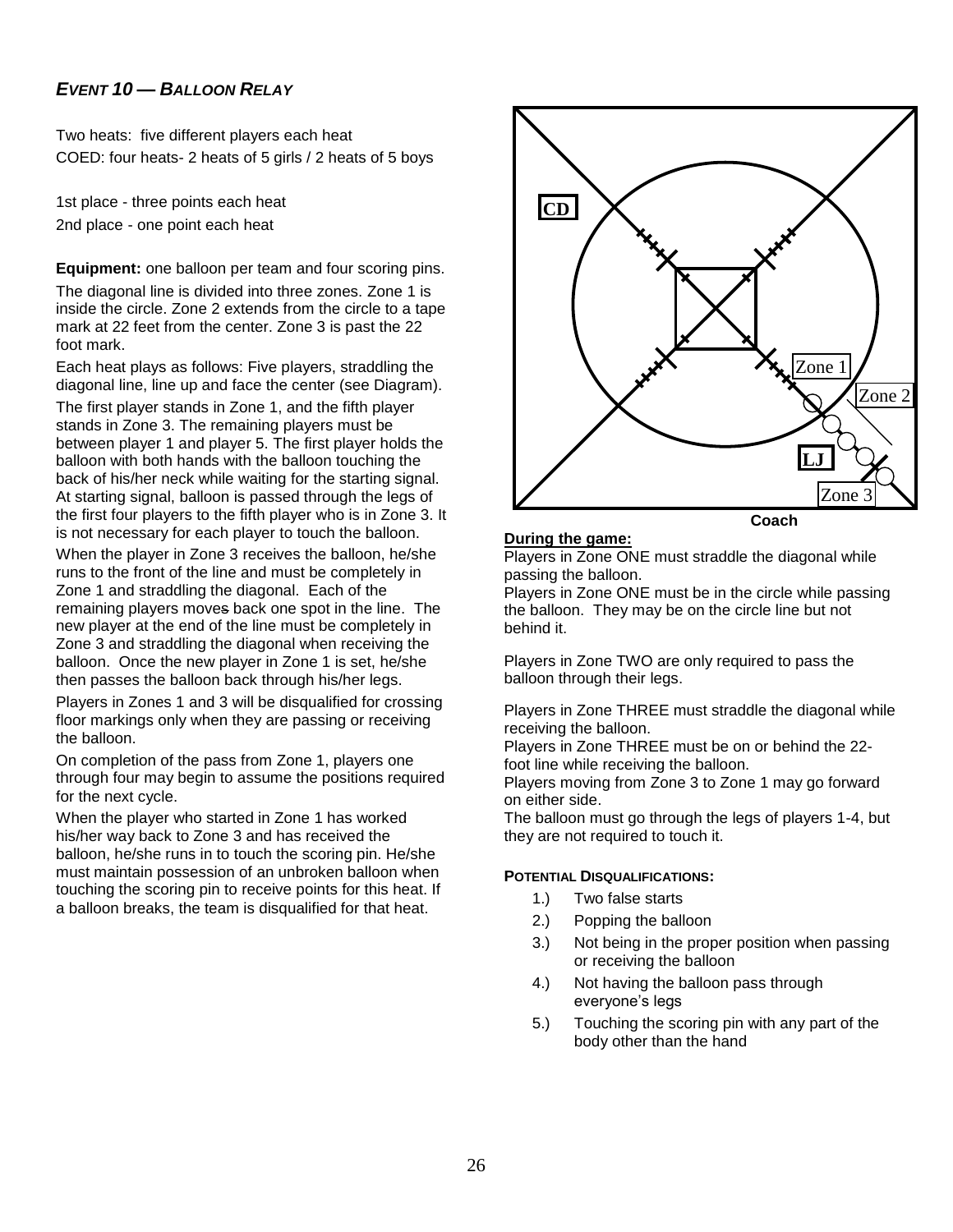## **OFFICIALS INSTRUCTIONS**

## Circle Director Position:

Positioned to view as many teams as possible to assist Line Judges in looking for disqualifications and still be able to observe the finish.

## Line Judge Location:

Left of Team Diagonal, adjacent to Zone 2. May be on right side of team diagonal if team wants to run up on the left side.

## Before the Game:

Count players. There should be five. Place arm band around upper arm of player one to indicate that player goes for the pin. Be sure that the balloon is on the back of the neck of player one and is held with both hands. All players must straddle the diagonal line when the game begins.

## During the Game:

Players in Zone ONE must straddle the diagonal while passing the balloon. Players in Zone ONE must be on or in front of the circle line while passing the balloon. Players in Zone TWO are only required to pass the balloon through their legs and be in Zone TWO.

Players in Zone TWO must not step completely over the circle line or the 22-foot line when receiving or passing the balloon, which would place them in another zone.

Players in Zone THREE must straddle the diagonal while receiving the balloon.

Players in Zone THREE must be on or behind the 22-foot while receiving the balloon.

Players moving from Zone Three to Zone 1 may go forward on either side.

The balloon must go through the legs of players 1-4, but they are not required to touch it.

If a disqualification occurs, stop the team immediately.

Five different players play in each heat.

Line Judges will rotate after each heat.

## After the Game:

All Game Equipment should be returned to the colored basket and the basket moved near the scoreboard. Assist the Circle Director with the Award

Presentation.

## **COACHES INSTRUCTIONS**

## Coaches Positions:

Anywhere along the Team Line

## Before the Game:

Be sure players know the zone that you want them to start in.

## During the Game:

See Officials "During the Game" instructions. If a disqualification occurs, the team will be stopped immediately.

Players should always be facing the center of the circle unless retrieving an errant balloon. The winner must have possession of an unbroken balloon to get points.

## Coaching Tips:

Generally it is more important to avoid foot faults than to be fast.

It is legal for the player in Zone two to stand on the circle line to keep the player coming into Zone one from stepping over the line. Likewise a player in Zone two may stand on the 22-foot line to keep the player in Zone three from stepping into Zone two, however they may not step completely over the tape. They must be in Zone two, not zone one or three.